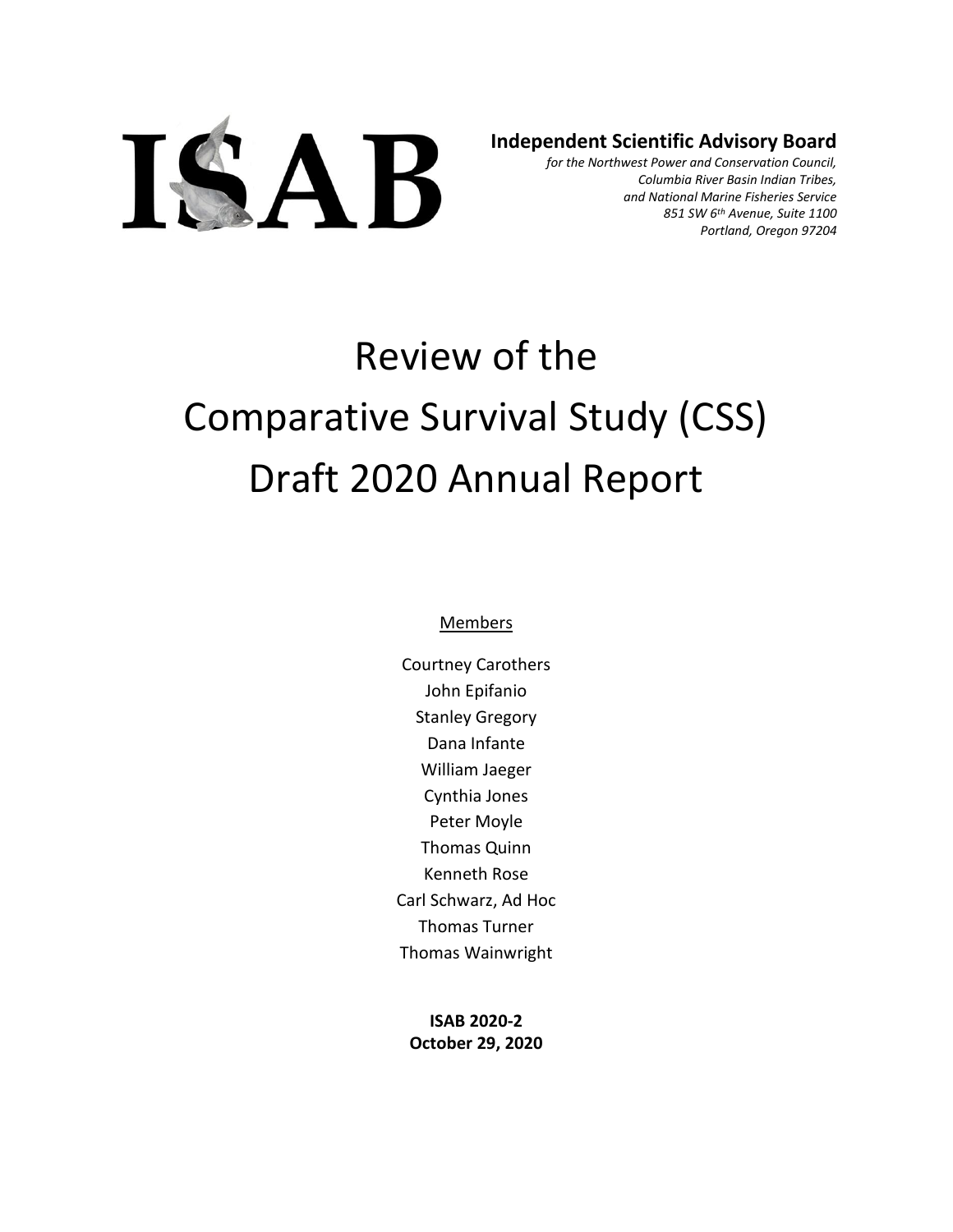# **ISAB Review of the Comparative Survival Study (CSS) Draft 2020 Annual Report**

## **Contents**

| IV. Comments on New or Updated Analyses in the draft CSS 2020 Annual Report by Chapter 8                                                                                        |
|---------------------------------------------------------------------------------------------------------------------------------------------------------------------------------|
|                                                                                                                                                                                 |
| IV.2. Comments on Chapter 2 Patterns of Survival of Wild Steelhead in the Columbia River                                                                                        |
| IV.3. Comments on Chapter 3. Effects of the In-river Environment on Juvenile Travel Time,                                                                                       |
|                                                                                                                                                                                 |
|                                                                                                                                                                                 |
| IV.6. Comments on Chapter 6. Spring Chinook Upstream Migration Success  23                                                                                                      |
| IV.7. Comments on Appendix A: Survivals (SR), SAR by Study Category, TIR, and D for Snake<br>River Hatchery and Wild Spring/Summer Chinook Salmon, Steelhead, Sockeye, and Fall |
|                                                                                                                                                                                 |
|                                                                                                                                                                                 |
|                                                                                                                                                                                 |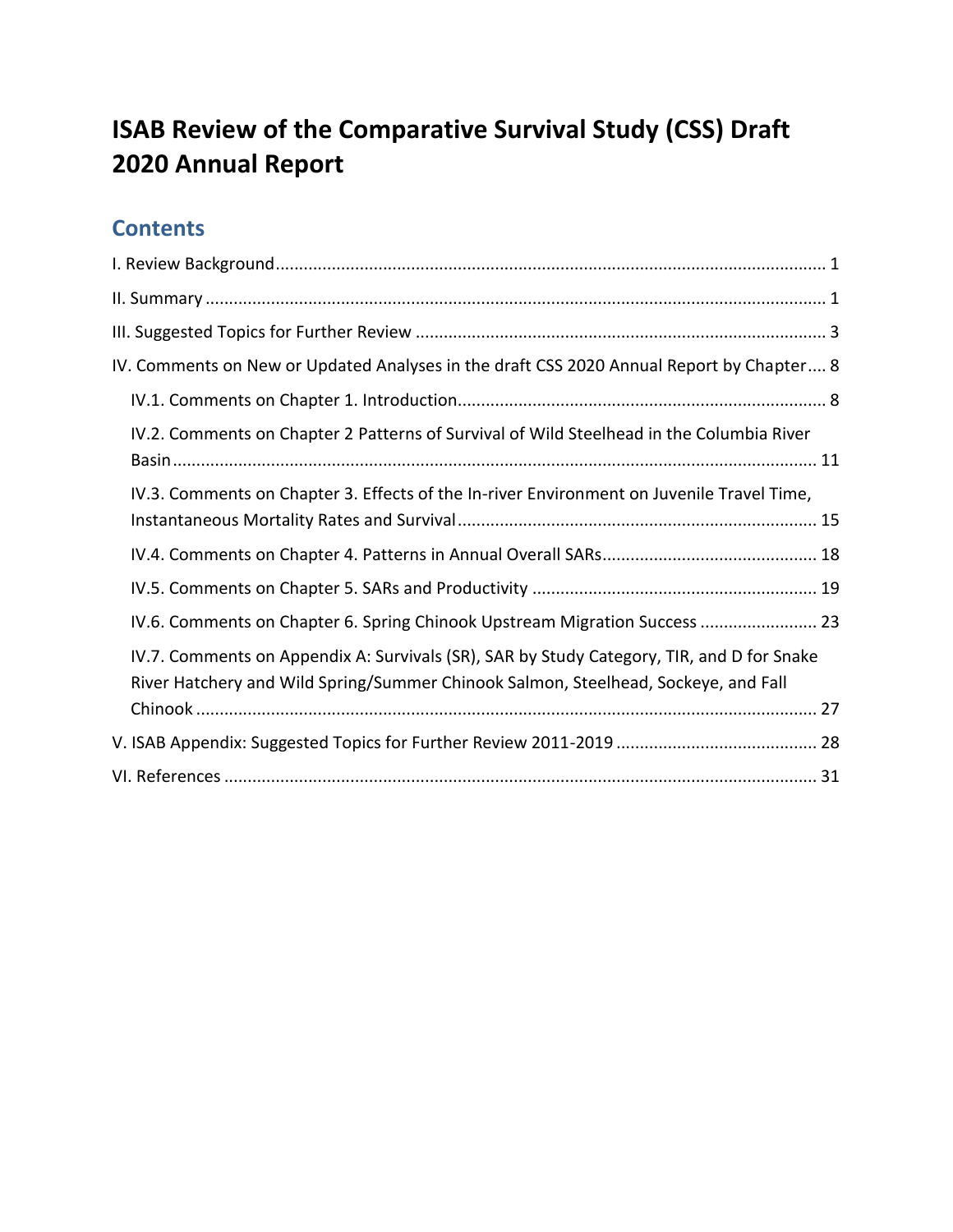# **ISAB Review of the Comparative Survival Study (CSS) Draft 2020 Annual Report**

## <span id="page-2-0"></span>**I. Review Background**

The Columbia River Basin Fish and Wildlife Program calls for a regular system of independent and timely science reviews of the [Fish Passage Center's](https://www.fpc.org/) (FPC) analytical products. These reviews include evaluations of the Comparative Survival Study's (CSS) draft annual reports. The ISAB has reviewed these reports annually beginning ten years ago with the evaluation of the CSS's draft 2010 Annual Report and, most recently, with the draft 2019 Annual Report. For the 2019 review, there was a follow-up review of the 2019 Annual Report'[s Chapter 2,](https://www.fpc.org/documents/CSS/CRSO/CRSO-84.pdf) *Life Cycle Evaluations of Fish Passage Operations Alternatives from the Columbia River System Operations Environmental Impact Statement* (CRSO-EIS), which was not available at the time the ISAB reviewed the draft 2019 Annual CSS Report.<sup>1</sup> This ISAB review of the draft 2020 CSS Annual [Report](https://www.fpc.org/documents/CSS/2020CSSDraftReport.pdf) is the ISAB's eleventh review of CSS annual reports.

## <span id="page-2-1"></span>**II. Summary**

This ISAB review begins with an overview of the latest report's findings (this section). The review moves on to suggested topics and analyses for CSS to consider in future reports (Section III), and then lists general and editorial comments on each chapter of the draft 2020 CSS Annual Report (Section IV).

The annual CSS report is a mature product, typically including mostly updates with the latest year of data and expansion of analyses as more data are acquired. Many of the methods have been reviewed in previous ISAB reports and so now receive only a confirmatory examination. As more data are acquired, new patterns and questions arise on the interpretation of the results this is now the primary focus of our reviews. The ISAB appreciates the CSS's detailed responses to suggestions provided in previous reviews (e.g., CSS 2019 [Annual Report,](https://www.fpc.org/documents/CSS/2019-CSS-Report-Fix.pdf) Appendix I), and we do not expect the CSS to necessarily respond immediately to new requests for further analyses.

<sup>1</sup> [ISAB 2010-5,](http://www.nwcouncil.org/fw/isab/isab2010-5) [ISAB 2011-5,](http://www.nwcouncil.org/fw/isab/isab2011-5) [ISAB 2012-7,](http://www.nwcouncil.org/fw/isab/isab2012-7/) [ISAB 2013-4,](http://www.nwcouncil.org/fw/isab/isab2013-4) [ISAB 2014-5,](http://www.nwcouncil.org/fw/isab/isab2014-5) [ISAB 2015-2,](http://www.nwcouncil.org/fw/isab/isab2015-2/) [ISAB 2016-2,](http://www.nwcouncil.org/fw/isab/isab2016-2) [ISAB 2017-2,](https://www.nwcouncil.org/fish-and-wildlife/fw-independent-advisory-committees/independent-scientific-advisory-board/review-of-comparative-survival-study-draft-2017-annual-report) [ISAB](https://www.nwcouncil.org/sites/default/files/ISAB%202018-4%20ReviewCSSdraft2018AnnualReport18Oct.pdf) [2018-4,](https://www.nwcouncil.org/sites/default/files/ISAB%202018-4%20ReviewCSSdraft2018AnnualReport18Oct.pdf) [ISAB 2019-2;](https://www.nwcouncil.org/reports/isab-review-comparative-survival-study-css-draft-2019-annual-report) and review of Chapter 2 of the 2019 Annual Report [\(ISAB 2020-1\)](https://www.nwcouncil.org/reports/isab-review-chapter-2-comparative-survival-study-css-2019-annual-report).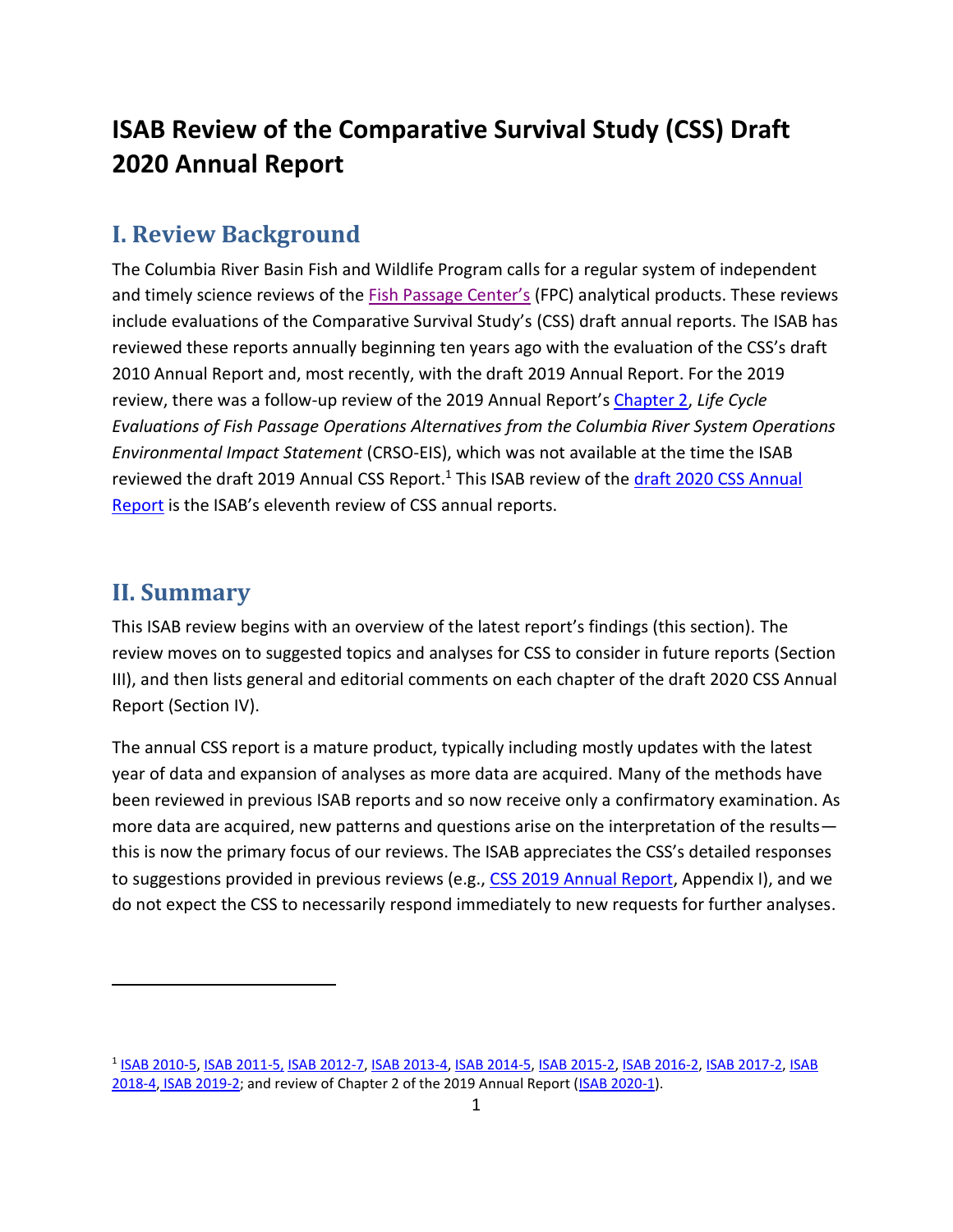This CSS Annual Report includes 25 years of smolt-to-adult return (SAR) data for wild Snake River spring/summer Chinook salmon (1994–2018). Kudos are deserved for this silver anniversary milestone. The Fish Passage Center has produced these reports since 1998, and the ISAB has reviewed them since 2010. As a result, the bulk of the report focuses on the continuation of the analysis of long-term trends. Much of the text is taken verbatim from the text of previous reports, with changes to update the time periods and results with additional data. Averaged values calculated over time series change very little because the additional year of data represents a small fraction of the total record. For most chapters, the final conclusions are identical to conclusions in previous reports.

However, many things have changed in the system over the 25 years of data collection and the impacts of these changes on the long-term analyses are largely unknown. Many of the changes in the system are summarized in Chapter 1, but the reader must infer possible impacts. The ISAB suggests a table of the changes in the system over the years, along with a brief indication of the possible impact of these changes on the estimates of the effects of the hydrosystem on salmon and steelhead survival.

The 2020 report includes a first analysis of the patterns of survival of wild steelhead in the Basin (Chapter 2). The life history of steelhead is more complex than for the other species considered. The consequences of the different life-histories of steelhead on the analysis is unclear and thus warrants a more descriptive explanation (including assumptions). The different stocks have several reaches in common in their outmigration, and a comparison of survival among the stocks in these common reaches may lead to additional hypotheses regarding possible similarities and differences. As with all initial analyses, the ISAB makes a number of suggestions on how to refine and improve the analysis.

Chapter 3 continues and expands previous years' work on the effects of the in-river environment on juvenile travel time, instantaneous mortality, and survival. An analysis to consider would be a more detailed evaluation of differences detected in these variables across individual reaches; such results could potentially suggest specific factors that may affect the populations.

Similarly, the chapter on patterns in annual overall SARs (Chapter 4) continues and extends past years' work. By now, the low level of SARs relative to the Council's 2%-6% objectives has been established. These essential but lengthy data sets and extensive summaries of results may overwhelm decision makers and the public, inadvertently giving the impression that persistently low values of SARs are inevitable. In the long-term, this can desensitize them to the potential consequences and relative effectiveness of alternative management actions that can better achieve the Council's SAR objectives. Clearly, the life cycle models of CSS and NOAA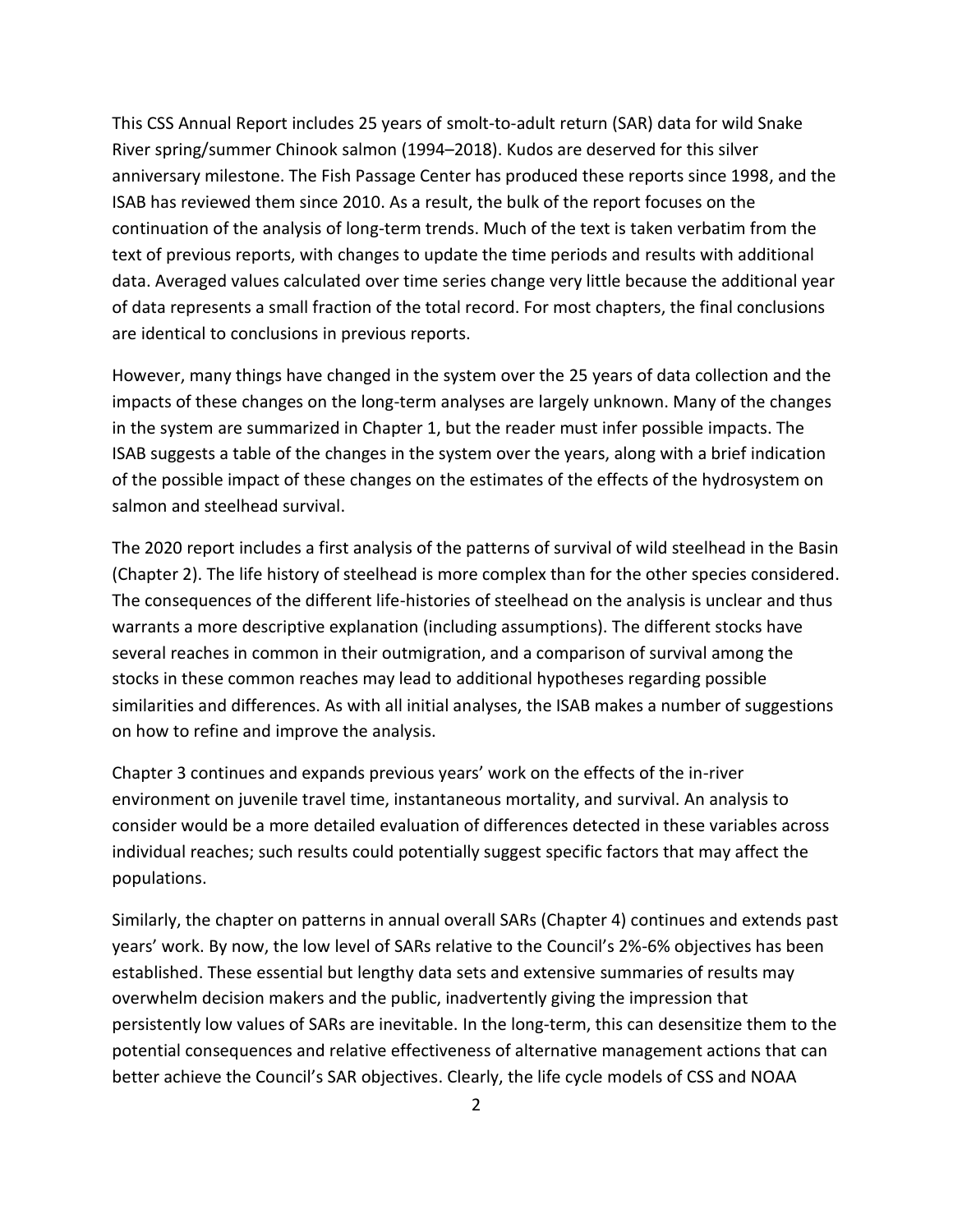Fisheries rely on these estimates and provide some synthesis. However, the CSS could consider developing an Impact Report, perhaps developed collectively with other groups, to communicate the most critical take-home messages for the Council, BPA, and co-managers.

Chapter 5 continues the analyses of SARs and productivity. The ISAB suggests a number of approaches to strengthen this analysis.

Finally, Chapter 6 presents a work in progress on the analysis of spring Chinook salmon upstream migration success. The ISAB makes a number of suggestions to add rigor to the analysis and to improve the reporting of results. All survival probability estimates are very high, with two segments having values of essentially 1.0. The ISAB is concerned that the lack of contrast in survival in many reaches over time will make it difficult to determine effects of other factors. What is the end-goal of this analysis? Are there management implications from the results of this analysis? If so, perhaps the analysis should focus on the impact of management actions. For example, might a BACI-type of analysis be informative where two reaches are compared—one as a treatment and one as an untreated reference reach (McDonald et al. 2007).

## <span id="page-4-0"></span>**III. Suggested Topics for Further Review**

Since 2011, the ISAB has suggested topics that warrant further CSS or regional review; see Section V below for the ISAB's evolving lists of topics. The latest CSS report incorporates many of our past suggestions. As noted above, the ISAB appreciates the CSS's effort to respond to our past queries that are intended to add rigor or to enhance value of the CSS project to the Council's Fish and Wildlife Program.

Some of the past recommendations from the ISAB appear to be beyond the current scope of the CSS (see several from 2017) but will become increasingly important in the future. Some of our earlier and current recommendations may seem repetitive and unachievable within the space of a year to inform the next report, but they deserve some advance planning as these issues will become much more pressing in the future. In particular, relevant data gaps should be identified for potential new data collection procedures, and any modifications to life-cycle models should be flexible enough to incorporate these new sources of data. This is reflected in our recommendations for future work below.

In 2020, we recommend the following topics for future reports:

1. Given the large amount of information in the CSS reports and the similarity of each year's report with previous reports, It would be helpful for the Council, BPA, Tribes,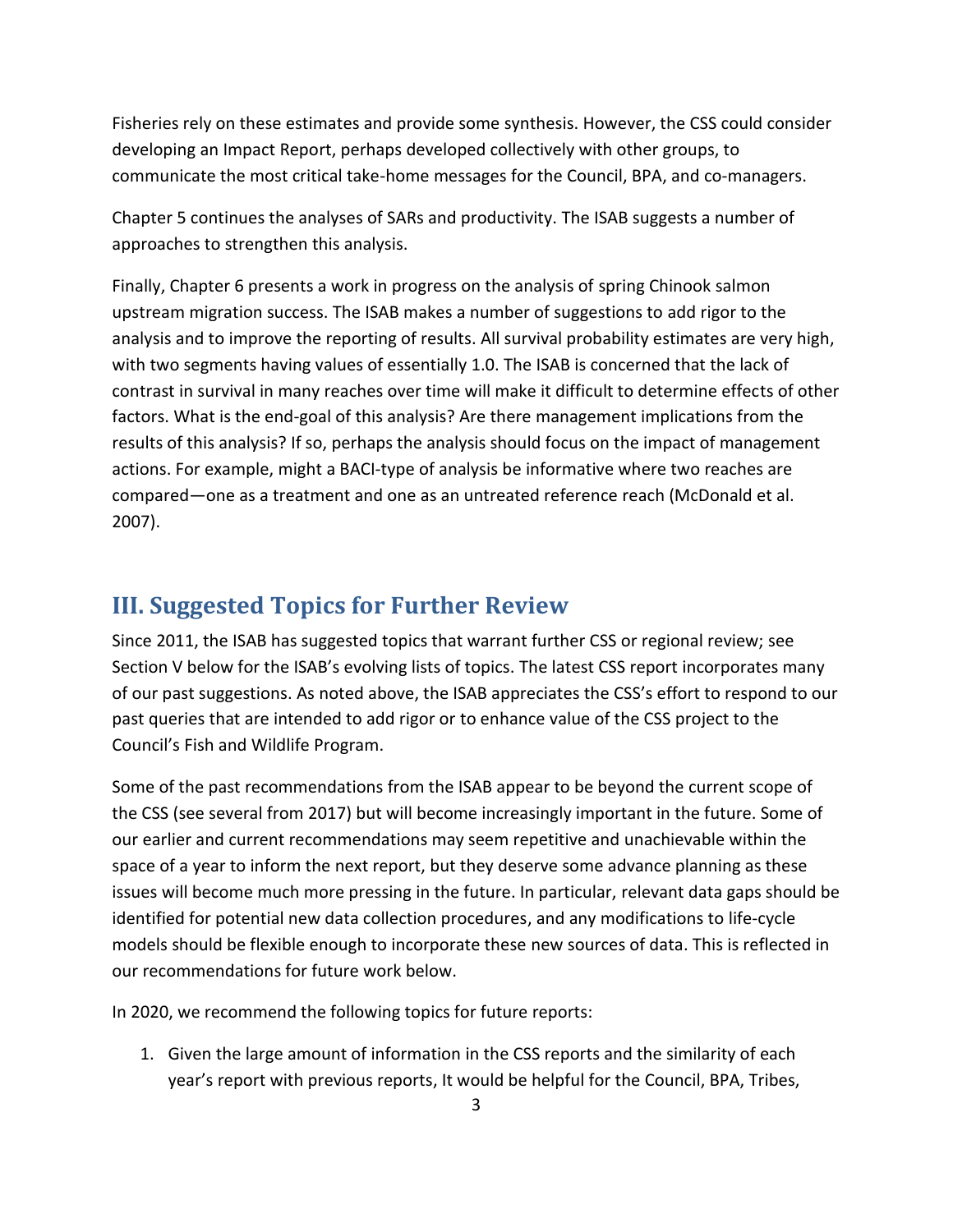NOAA Fisheries and other management agencies, and public to have an introductory section that highlights 1) an overall summary for the survival of Chinook salmon, steelhead, and Sockeye salmon in the Columbia River basin and how the SARs for the year compare to the long-term means, 2) new analyses included in the report, 3) major changes that may signal emerging management concerns, and 4) major recommendations for management of the hydrosystem that substantially alter or reinforce previous decisions or concerns. This section could briefly identify these changes and recommendations and explain their relevance to the Fish and Wildlife Program, while directing readers to specific explanatory sections of the text.

2. Consider ways to address the spatial and temporal aspects of the effects of total dissolved gas (TDG) on acute and long-term survival, as we also recommended in 2019. Are the current data sufficient to address this problem? Are there other sources of data that would be useful? The analysis in Chapter 3 continues previous years' work and should continue. The current analysis indicates no evidence of a TDG effect (Figure 3.15). The current analysis methods must use an "average" TDG that a cohort receives and cannot identify the TDG experienced by an individual fish. There may be an issue with a lack of contrast in the TDG (see Figure 3.16) where there are only a few years with higher TDG. Could an experiment be conducted, within an adaptive management framework, at one or two dams where the TDG is varied over the course of migration? Are there other ways in which contrast can be improved?

In our review [\(ISAB 2020-1\)](https://www.nwcouncil.org/reports/isab-review-chapter-2-comparative-survival-study-css-2019-annual-report) of the 2019 Annual Report's [Chapter 2,](https://www.fpc.org/documents/CSS/CRSO/CRSO-84.pdf) *Life Cycle Evaluations of Fish Passage Operations Alternatives from the Columbia River System Operations Environmental Impact Statement* (CRSO-EIS), we recommended:

*1. Future projections of survival based on the modified flow dataset are likely to be overly optimistic. Recent years, such as 2015, have experienced very low summer flows and warm temperatures. The world's five warmest years in the 1880 to 2019 record have all occurred since 2015 with nine of the 10 warmest years occurring since 2005 (NOAA [Climate.gov\)](https://www.climate.gov/news-features/understanding-climate/climate-change-global-temperature). A sensitivity analysis needs to be performed to investigate the impact of climate change on potential future flow regimes, such as those described in Chapter 4 on Climate Change in the CRSO-DEIS. Such a sensitivity analysis will also need to account for changes in the maturation schedule, conversion probability due to warming water, changes in the capacity-related parameters of the Beverton-Holt spawner-recruit relationship for the CSS-GR model, habitat improvements, and other factors. Do the relative rankings of the alternatives change if future climate scenarios (even if oversimplified) are represented?*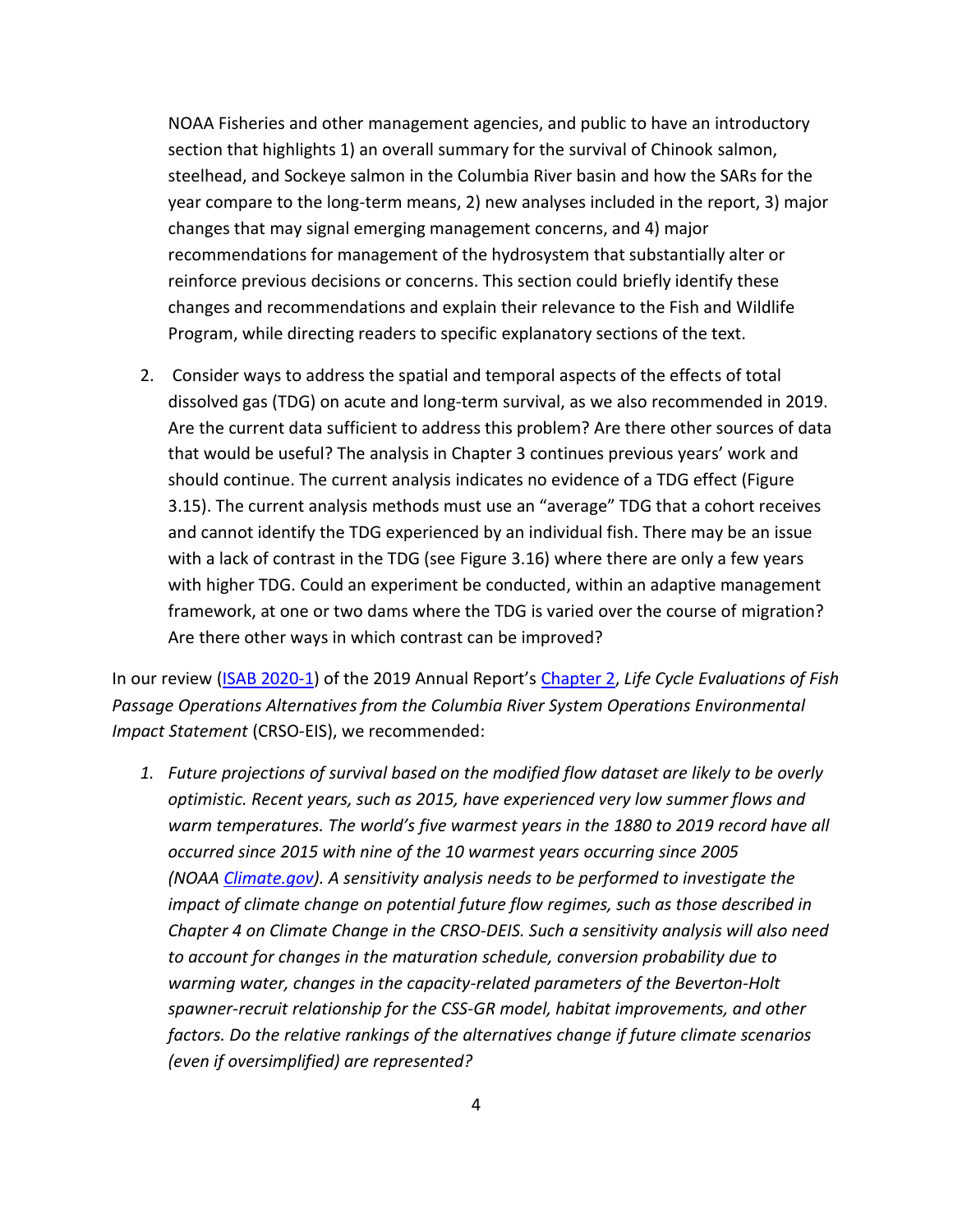The CSS provided an extensive response to our recommendation [\(Appendix J\)](https://www.fpc.org/documents/CSS/2019CSSAnnualReport.pdf). In particular:

"Addressing climate change was beyond the scope of the task that was assigned to the CSS for this process, and the CSS agrees that climate change is important and may influence results. Because of the projected detrimental impacts of climate change, we highlighted the lower ends of the SAR intervals, and the likelihood that those lower SARs may occur more frequently in the future, in the chapter. The Action Agencies did not ask or allow the CSS to interact with them on addressing influences of climate change during the CRSO-EIS process. Appendix V of Chapter 4 of the EIS was not available to the CSS."

Similarly, the CSS indicated that their work was very much constrained by the DEIS process to focus on those elements informing the NEPA review.

*2. A more detailed comparison of results between different types of flow years would be a useful first step toward meeting ISAB recommendation (1). Demographic and other stochasticity (80 years of hydrology is a great start) should be included in the models so that year-to-year variation in the output measures is more reflective of the response from different operations.*

The CSS responses outlined how various levels of stochasticity are included in their models and have adapted their text to clarify what was modified, but no further analyses were conducted.

*3. Both models do not incorporate the relationship of individual fish characteristics—such as body size, body mass, and condition factor, and date of ocean entry—to survival. The current literature is confusing (e.g., Faulkner et al. 2019) vs. the rejoinder in Appendix G of the 2019 CSS Annual Report). It would be beneficial for both groups to collaborate on joint analyses and use a common data set to resolve this issue.*

The CSS provided a response where they indicated that:

"A detailed review and re-analysis was included as Appendix G. Using the same dataset that Faulkner et al. 2019 provided, we found significant negative bias is introduced to survival estimates when using fish PIT tagged at Lower Granite Dam. We also found that Faulkner et al. 2019 ignored major drivers of bypass probability in their analysis, and their conclusion that length is one of the primary drivers of differential SARs does not explain differences in survival among populations in the Columbia Basin. ….

It is important to note that a common dataset was utilized by Faulkner et al. 2019, in the development of Appendix G, and in the subsequent review and re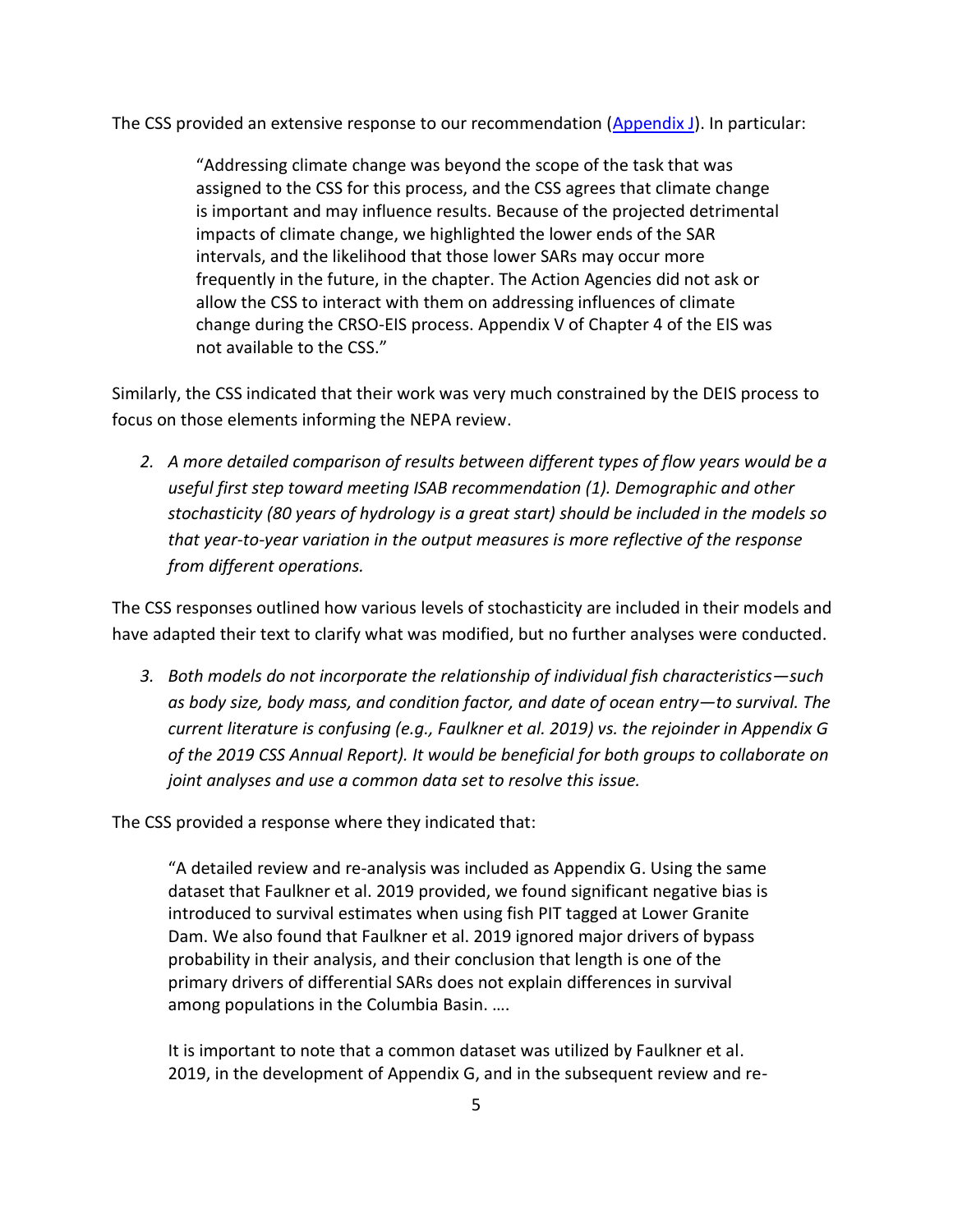analysis submitted to Transactions of the American Fisheries Society regarding Faulkner et al. 2019. This dataset was provided online for review by the authors of Faulkner et al. 2019. To some degree, Appendix G can be considered a collaboration due to the fact that a common dataset was used. **The primary differences between the two analyses were the explicit incorporation of environmental covariates into models of bypass probabilities vs Faulkner et al. 2019 approach of modeling them as random effects** [ISAB emphasis]. Based on the data and analyses that have been conducted, we are unconvinced that fish size and condition are important factors driving poor adult returns for the upriver stocks of salmon and steelhead."

The response is helpful in clarifying the cause of the differences in the two analyses. We understand that the rebuttal will be published shortly.

In [ISAB 2019-2,](https://www.nwcouncil.org/reports/isab-review-comparative-survival-study-css-draft-2019-annual-report) we recommended the following topics (*italicized*) for future reports. After each recommendation, we summarize the current status of the work to address them:

*1. Include information about the effects of mini-jacks, male Chinook Salmon that remain in freshwater and mature two years after fertilization, on estimates of SARs and other relevant parameters. Standard hatchery rearing protocols have been shown to amplify the precocious maturation of Chinook Salmon and steelhead as residuals or minijacks that do not migrate to the ocean [\(ISRP 2018-8,](https://www.nwcouncil.org/reports/isrp-2018-research-project-status-review) see review of Growth Modulation in Chinook Salmon Supplementation project, 200203100). Are there hydrosystem effects on mini-jack rates?* 

Appendix B reports SARs with and without jacks (e.g. Table B.21), but there does not appear to be a discussion of the effects of including/excluding jacks on SARs. It must be higher (Table B.21 shows about 30% higher). What is the impact on the population trajectory of large number of jacks? In their response to our previous recommendation, the CSS plans to investigate this in their next report if funds are sufficient to allow for this activity.

Our nomenclature on mini-jacks needs clarification. Our recommendation in 2019 unfortunately blurred the definitions and used the definition of mini-jack incorrectly. Chinook mini-jacks are most commonly characterized as those fish that undergo smolt transformation, migrate to saltwater, and mature a year earlier than the typical jacks of the population, and at least two years younger than the females. Rather than "mini-jacks," the precocious male fish life history that does not migrate to the ocean is more accurately termed "mature male parr." The ISAB also uses the term "residuals" for this life history. An additional term for mature parr and residuals that do not leave freshwater is "microjacks" (Larsen et al. 2013, Hayes et al. 2015), but this causes more confusion, and we suggest only applying the term "jack" and derivatives of it to salmon that migrate to marine waters. Importantly, any of these life history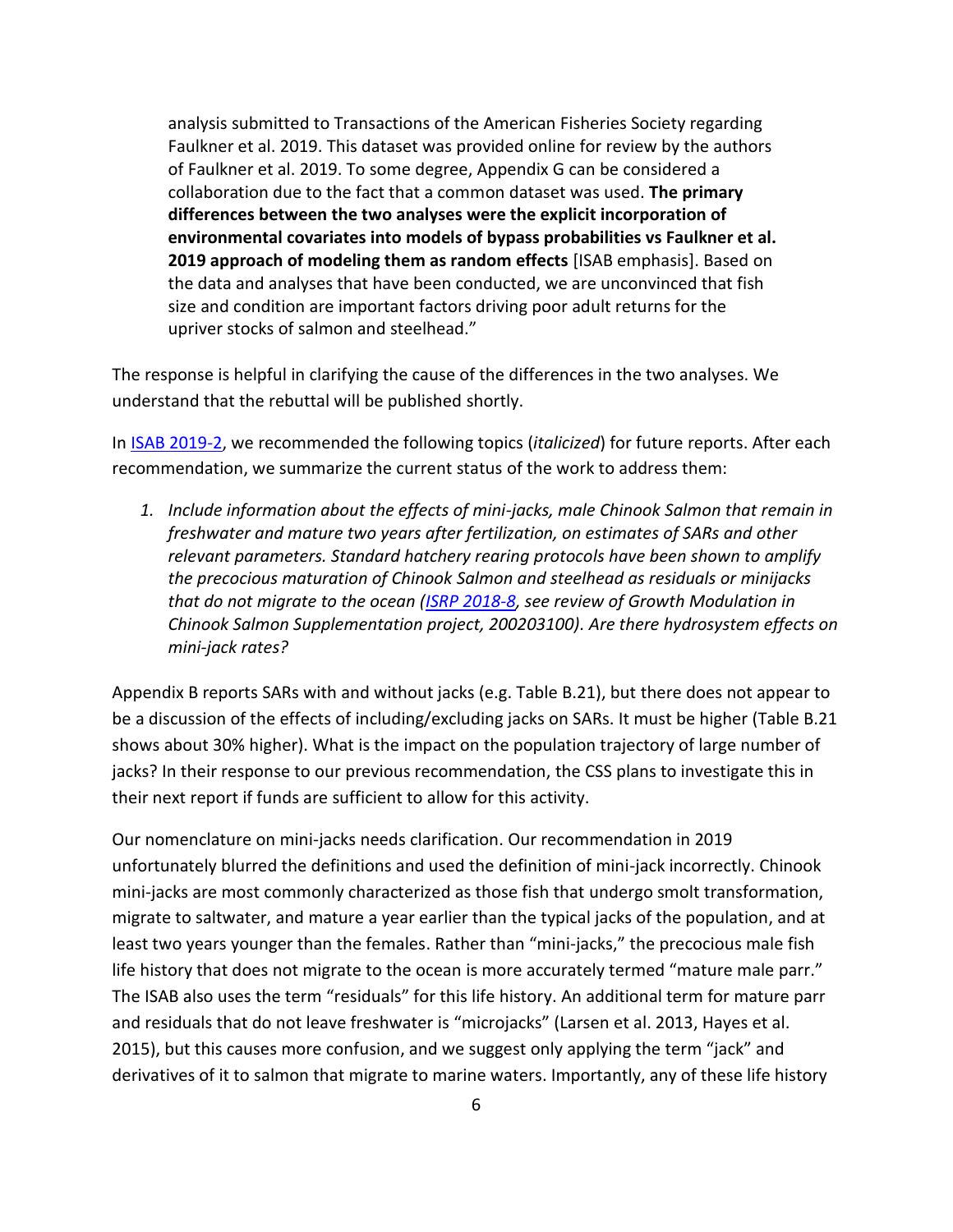variants might have very different survival rates associated with their migration or lack thereof, so it should be clear how they are handled. We recommend that the terms "mini-jack" and "mature parr" be used consistently for these two life history types going forward.

Our 2019 review of Chapter 5 on SARs and productivity recommended that the CSS should be explicit about the causes of the lack of precision in the relationship of SAR with steelhead population productivity as compared to the relationship for Chinook; we suggested that residualization could be a factor to discuss. The chapter still does not discuss residualization in steelhead and how it affects the relationship between SARs and productivity.

*2. Smolt-to-adult survivals (SARs) continue to be very low. Do we have enough information to suggest changes to hydrosystem operations that could improve SARs? Is there now enough information to estimate how much improvements in habitat and other "controllable" aspects of the hydrosystem are needed to improve SARS?*

This issue was analyzed by the CSS in their revised "Chapter 2" in the 2019 report.

*3. Continue the work on the integrated life-cycle model looking at survival from smolt back to adults (Chapter 9). A more detailed comparison with the CSS results is needed, and discrepancies need to be explained. Include individual covariates such as body mass when tagged or timing of migration to elucidate important factors that affect survival.*

The revised lifecycle models are not presented in this report because of the work for the CRSO-EIS continued into 2020 and data on newer population were not available in a form that was usable. This has delayed progress, but the CSS indicates the chapter on life-cycle models will return in 2021.

*4. Continue the work on modeling adult salmon and steelhead upstream migration and consider adding information on individual covariates such as, for example, the dates tagged as juveniles, body mass as juvenile, the dates when juveniles were detected at Bonneville, to elucidate important factors that affect upstream migration success.*

Chapter 6 in this report presents a preliminary analysis. The ISAB offers several recommendations to improve the analysis.

*5. Consider ways to address the spatial and temporal aspects of the effect of TDG on survival. Are the current data sufficient to address this problem? Are there other sources of data that would be useful? What modifications to the current data collection systems would be needed to address this issue?*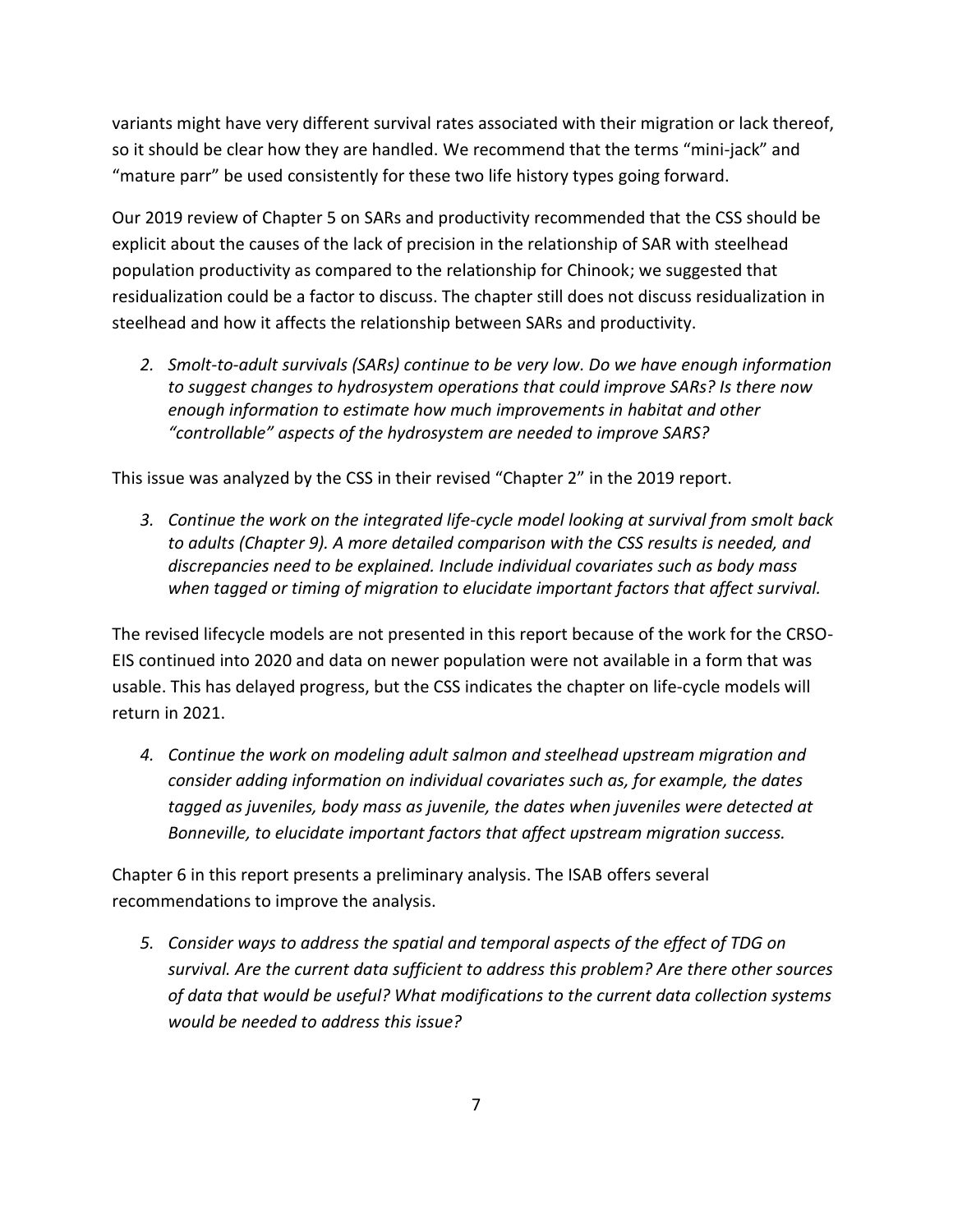See our recommendation earlier where we suggest some additional possible analyses/experiments to improve contrast.

*6. Continue work on methods to estimate numbers of outgoing smolts at Bonneville. Could additional data be helpful (e.g., targeted releases of known number of smolts directly above Bonneville to estimate detection probabilities directly)? What are other options if the current data provide estimates with poor precision?*

This was not included in the 2020 CSS report, and the CSS indicates it is a work in progress

# <span id="page-9-0"></span>**IV. Comments on New or Updated Analyses in the draft CSS 2020 Annual Report by Chapter**

We provide substantive, minor, and/or editorial comments, as applicable, for each chapter below.

## <span id="page-9-1"></span>**IV.1. Comments on Chapter 1. Introduction**

#### **Substantive comments**

This CSS Annual Report includes 25 years of SAR data for wild Snake River spring/summer Chinook salmon (1994–2018). Kudos are deserved to the program for this silver anniversary milestone. This chapter has been reviewed many times, and we propose some refinements or additional brief descriptions to help people new to the CSS process better understand the chapter.

Many things have changed over the years (in the sampling procedures, the hydrosystem operations, and in the ecosystem), and the impact of these changes on the long-term analyses are unknown. Consider changes to the sampling procedures. How comparable are the smolts tagged earlier in the program with those later in the program? Has the PIT-tag itself changed over the 25 years, and has the size of fish tagged changed? How standardized is fish handling at the various places to ensure that handling mortality is roughly equal over time and space? There have been additions and expansions of detection arrays. Have detection efficiencies improved over time? Have there been major changes in ocean fisheries and how would this affect estimated ocean survival (BON-BON)? Ecosystem changes have occurred both in river and in the ocean. Marine mammal predation has increased over time and impacts mostly spring runs. How big of an impact on SARs has there been? Has the age structure of returns changed over time (e.g., are there proportionally fewer older fish) and is this expected to affect SAR computations? If fish are maturing at a younger age than they did in the past, an apparent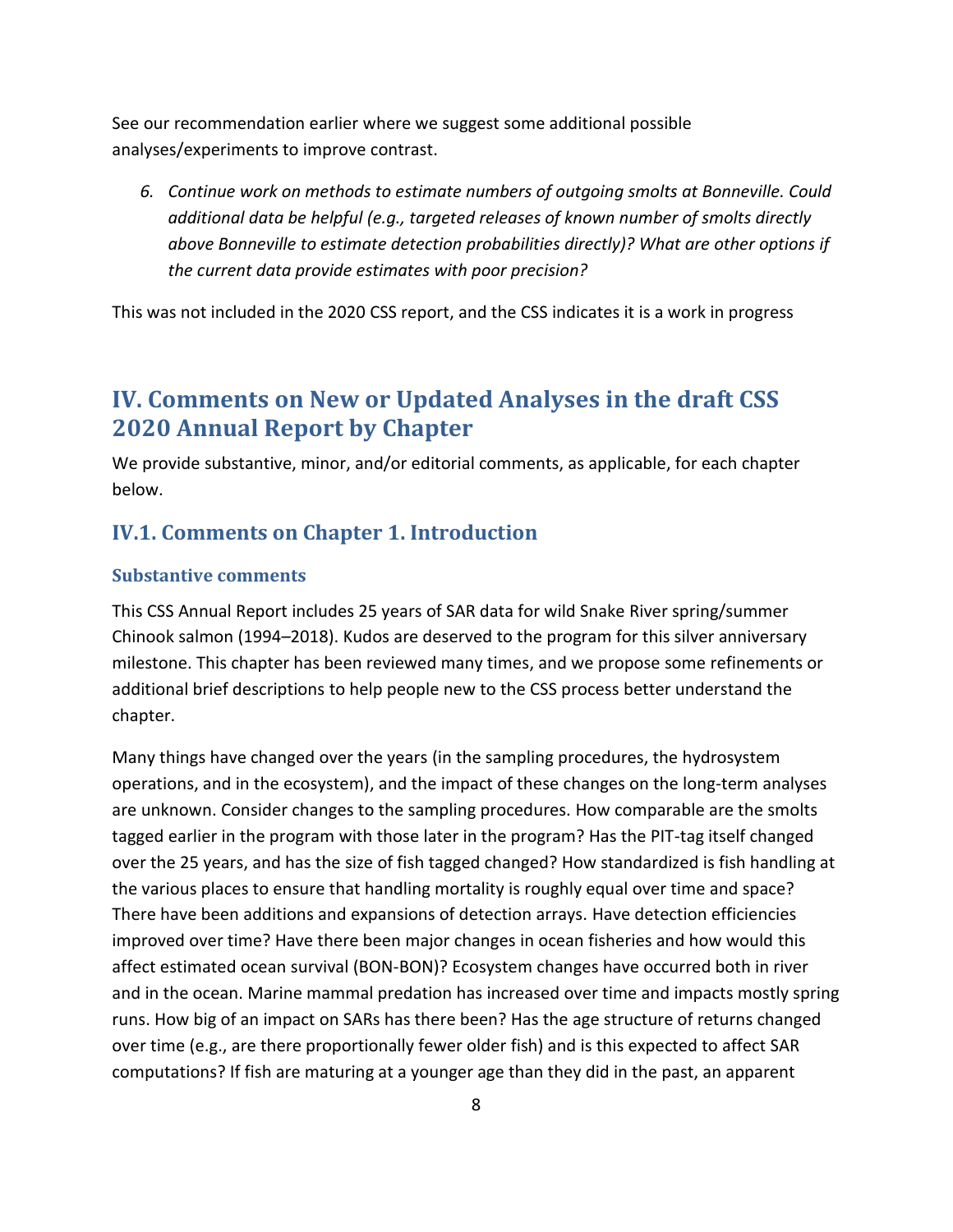increase in survival is to be expected, all other things being equal. Other examples of changes to the hydrosystem and changes to the sampling protocols are spill versus non-spill, modifications at dams and bypass structures, places and dates of tagging, tagging sites for wild and hatchery fish, and tagging at origin vs *en route*.

A complete listing of major changes (also perhaps as a timeline) would help readers track and interpret results. In addition, has the CSS conducted sensitivity analyses or tested assumptions to determine how these changes affect the estimation of SARs and other explanatory and response variables and their spatio-temporal patterns? The effects of these sampling and hydrosystem changes (which are expected over 25 years) on response variables could be contrasted to the effects of ecosystem variation (e.g., discharge, temperature at sea and in river).

A table of variables (and their units, definitions, and chapter where each is used) used in the entire report would be useful. For example, PITPH seems to be used in several ways within this annual report, as well as having different estimation methods from its use in earlier reports. Are variables like "travel time" calculated consistently throughout the report?

Development of conceptual life cycle diagrams that show how life stages use key subregions and habitat, migration patterns, and the factors that affect growth, survival, and reproduction by life stage, would be helpful in integration and synthesis and for providing a common foundation upon which readers can view the specific analyses and results. This would show the life stages and how they are considered (e.g., jacks), key processes thought to be important, whether those processes represented or accounted for in analyses, and how river operations are included. A good example is for the California Delta, which include salmon: [https://www.dfg.ca.gov/erp/conceptual\\_models.asp](https://www.dfg.ca.gov/erp/conceptual_models.asp)

There has been a shift towards PIT tagging farther up in the watersheds to better represent dynamics at finer population scales (i.e., Major Population Group vs. ESU). This should improve the data, but such a shift also means that the fish selected to represent the aggregate population may be changing over time and hence sizes and timing might not be the same throughout the period of record. Some discussion of how this is addressed in analysis and the possible implications on long-term patterns is warranted.

How might the change in sockeye smolts from the Sawtooth Hatchery to the Springfield Hatchery (and where is that located?) be important to the interpretation of analysis results?

The description in the chapter assumes that each powerhouse experience or spill passage event are effectively equivalent at each dam. Is this assumption correct and what is the justification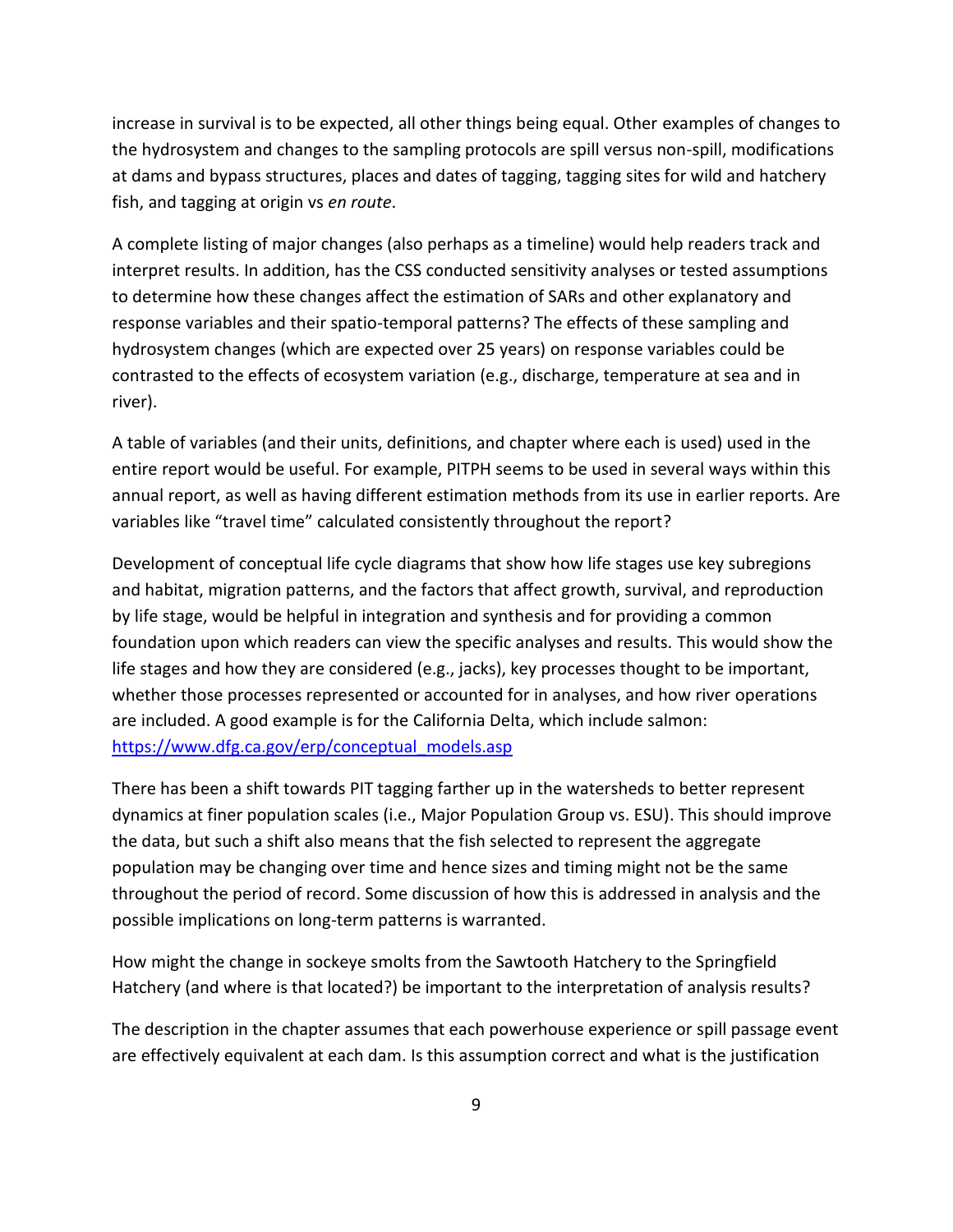for the assumption? Alternatively, can the model account for any measurable differences among the experiences if these prove significant?

#### **Editorial comments**

p. 1. The term x-salt is never defined. Presumably most readers would understand this, but to be complete, please define at first usage.

p. 1. "NFH" should be spelled out at first usage.

Fig. 1.1 caption introduces abbreviations for dams. "LGR" and "BON" should be spelled out at first use in text and figure captions. (They are in the figure, but not everyone will notice that.) For the uninitiated reader, it would help to include a table describing the dams: name, abbreviation, tributary (Middle Columbia, Upper Columbia, Snake), river mile/km, and operational year. This could accompany Figure 1.1. The abbreviations are finally defined in text on p. 10.

p. 9. "Data Generated in the Comparative Survival Study." Because various information is presented on methods, history of the program, changes to the program, etc., subheadings highlighting the types of data being discussed would help.

p. 10. Just as residualization of steelhead needs to be addressed in later chapters, so does the impact of how iteroparity can affect adult return rates. Even if residualization has small effects, it should be acknowledged and briefly discussed.

p. 13. Bootstrapping – "The method is still in development." Can the authors be more specific about the issues under consideration? What are the issues and when (or under what circumstances) will these issues be addressed? The term "naïve bootstrap" is used referring to a specific way the bootstrap sample is constructed which may not be known to some readers – add a reference to a general definition of a naïve bootstrap.

p. 14. The two sentences beginning "Wild and hatchery smolts are marked with ..." describing the nature of PIT tags are out-of-place here; they should be earlier in the introduction where PIT tags are first mentioned.

p. 15 "Beginning in 2016, CSS tags will be provided for" Recommend substituting "tags were provided for."

p.18, Table 1.3. Why the abbreviation "RIS" when there is space in the first column for it to be written out?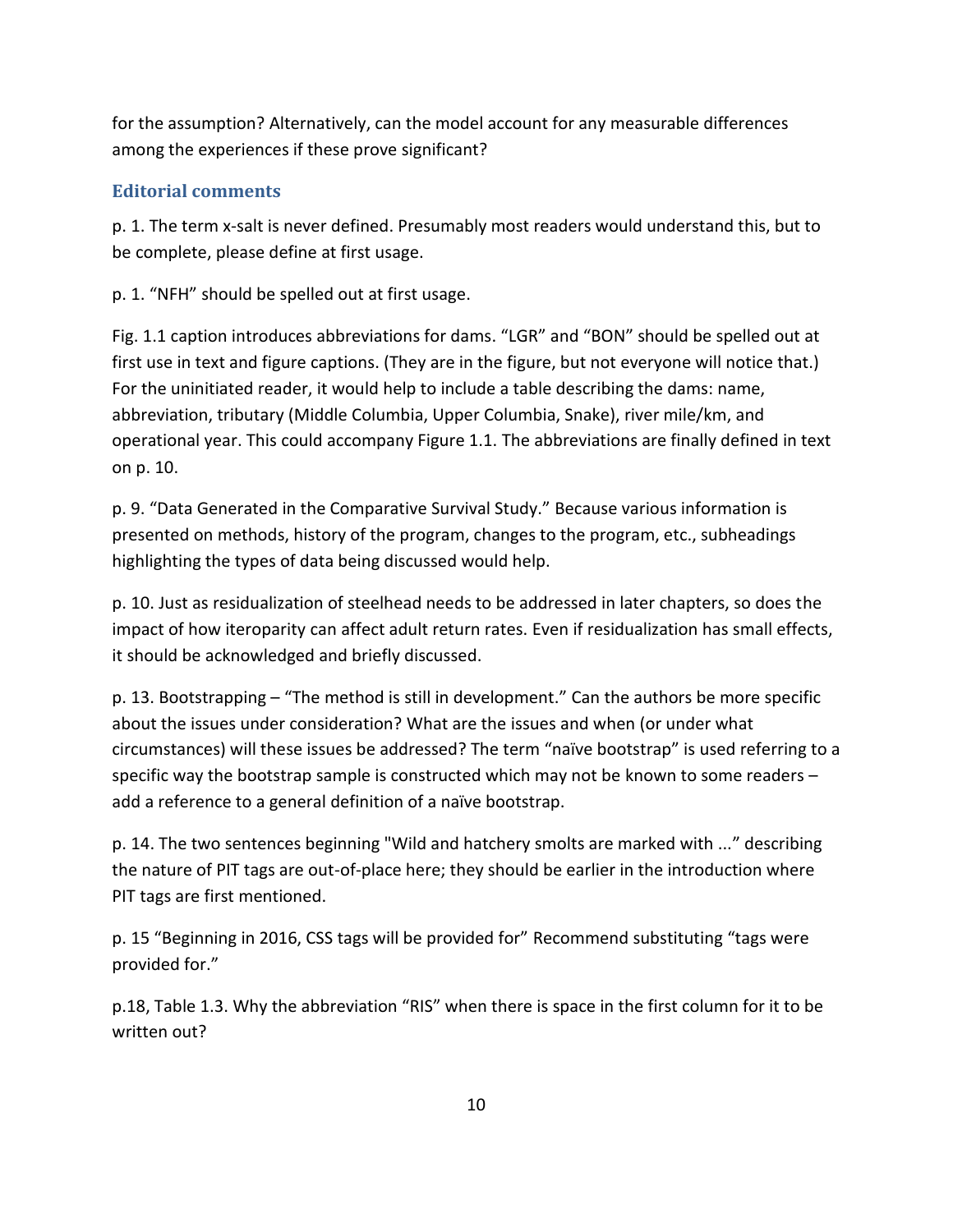p. 19. "Fish passing through spill through the entire reach would encounter zero dams ..." Should this be worded as "would pass through zero powerhouses/bypasses"? It seems that passing over the spillway must involve "encountering" the dam.

p. 19. As we noted last year, the definition of "PITPH" here differs from later usage ("Note on the use of PITPH"), which is confusing. Here, PITPH is defined as an INDEX of the number of dams a fish passes through. In a later section, PITPH is alternatively defined as the PROBABILITY of passing through the powerhouse at a single dam. Some distinction in the two uses should be included in the acronym, perhaps use "cumulative" or "total" PITPH for the across-dam total, or add subscripts to the acronym to clarify (e.g., PITPH<sub>Tot</sub> for the total; PITPH<sub>i</sub> for a single dam; PITPH<sub>ratio</sub> as the mean of PITPH<sub>i</sub> across multiple dams). Also, it should be clarified that the index is the sum of the individual probabilities.

p. 19. "The CSS had historically use average spills…" Recommend substituting "historically used average spills."

## <span id="page-12-0"></span>**IV.2. Comments on Chapter 2 Patterns of Survival of Wild Steelhead in the Columbia River Basin**

We appreciate that this chapter is the first exploratory analysis of these data; we provide some suggestions for improvement.

#### **Substantive comments**

The life history of steelhead is complex. How does this affect the analysis and conclusions? If parr residualize permanently (i.e., live out their lives as resident rainbow trout), then this confounds estimates of in-river survival. Moreover, if they delay outmigration for a year and then leave, how are such records handled, and does this occur often? Will they be included in the number of adults returning for a given year? Perhaps the proportion of smolts that have these alternate life histories is so small that this is moot, but some discussion is needed. Similar issues regarding repeat spawners (kelts) should also be addressed.

Estimates of SARs are from the first dam encountered to Bonneville and therefore survival between the point of release and the first dam is not included. Why was this first segment of mortality not included? Furthermore, the number of smolts that survive to the first dam is an estimate with uncertainty, but this uncertainty does not appear to be included in the overall uncertainty of the survival or SARs. Please explain how survival from release to the first dam and the uncertainty of the number of tagged smolts alive at the first dam are considered.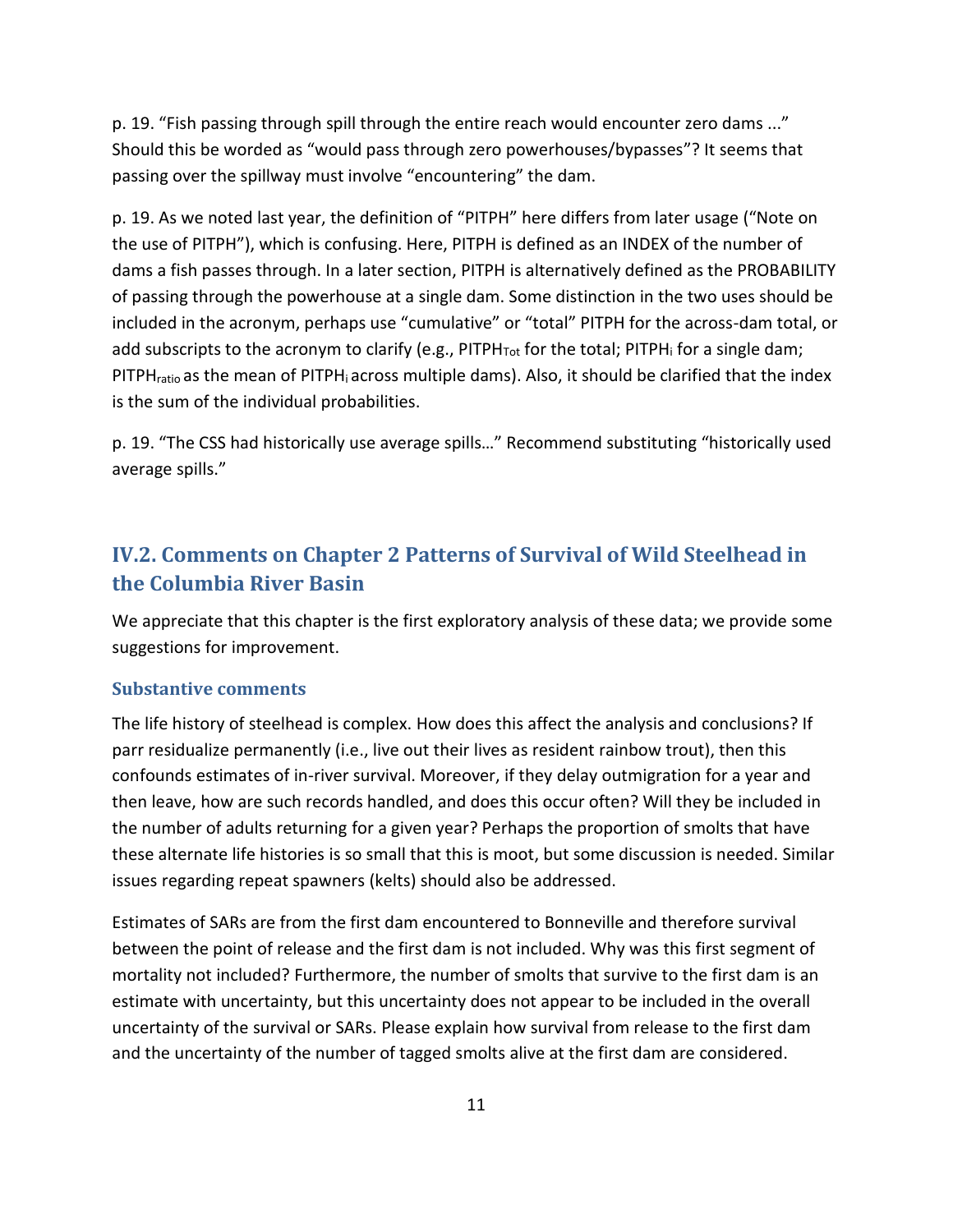Similarly, the variable PITPH is also estimated but used as a "known" variable in the regression. If the uncertainty in the estimated values of PITPH is large, then the error-in-variables problem can become important and the effect could be a dampening of results (i.e., slopes pulled towards zero). How uncertain is the PITPH index?

The annual report should compare estimates of survival over the four dams that are experienced by all populations. While this does not portray a complete story for the upper reaches, it could provide a common reference. This will allow a consistent comparison of survival across the populations in the lower reaches.

SARs and ocean survival represent an "integration" over several years of ocean conditions because some fish return at age x, some at age x+1, some at age x+2. However, the modeling only considers ocean conditions in the year the brood-year first enters the ocean. Ocean conditions in the second year after salt-water entry could be important. Models should be extended to include the possibility of important effects from multiple years of ocean conditions. Also, do all populations have the same age composition, and is it assumed fixed? If the age compositions vary, then it seems likely that such variation will also affect raw return rates. For example, smolt size typically affects age at return.

The reporting of the results of analyses rely on significance results and reporting of the relative importance of different (standardized) explanatory variables. Interpretation should be expanded to look at the effect sizes of the explanatory variables. Knowing significance, sign of effect, and relative importance is a good initial step but leaves valuable information untapped, especially for informing management. How much does SAR or survival change in response to changes in native units of explanatory variables? Variable X1 can be the most important variable but only have small actual effect on survival. This overreliance on "p-values" is an important statistical issue (e.g., Smith 2020), and these types of analyses in the CSS could be leveraged, with only moderate effort, to provide valuable additional information.

#### **Minor comments**

For the general reader, a brief paragraph introducing the unique aspects of steelhead life history would be useful, including its relationship with rainbow/redband trout (residualism), frequency of repeat spawning, variable age structure, run timing, and ocean migration. This would provide essential background for understanding the details of the subsequent analysis.

Moreover, the opening statement says that Stock, WTT, and PH were important explanatory variables for freshwater survival. Given that these were key inputs into the model, was this unexpected? The same question applies to the ocean survival model.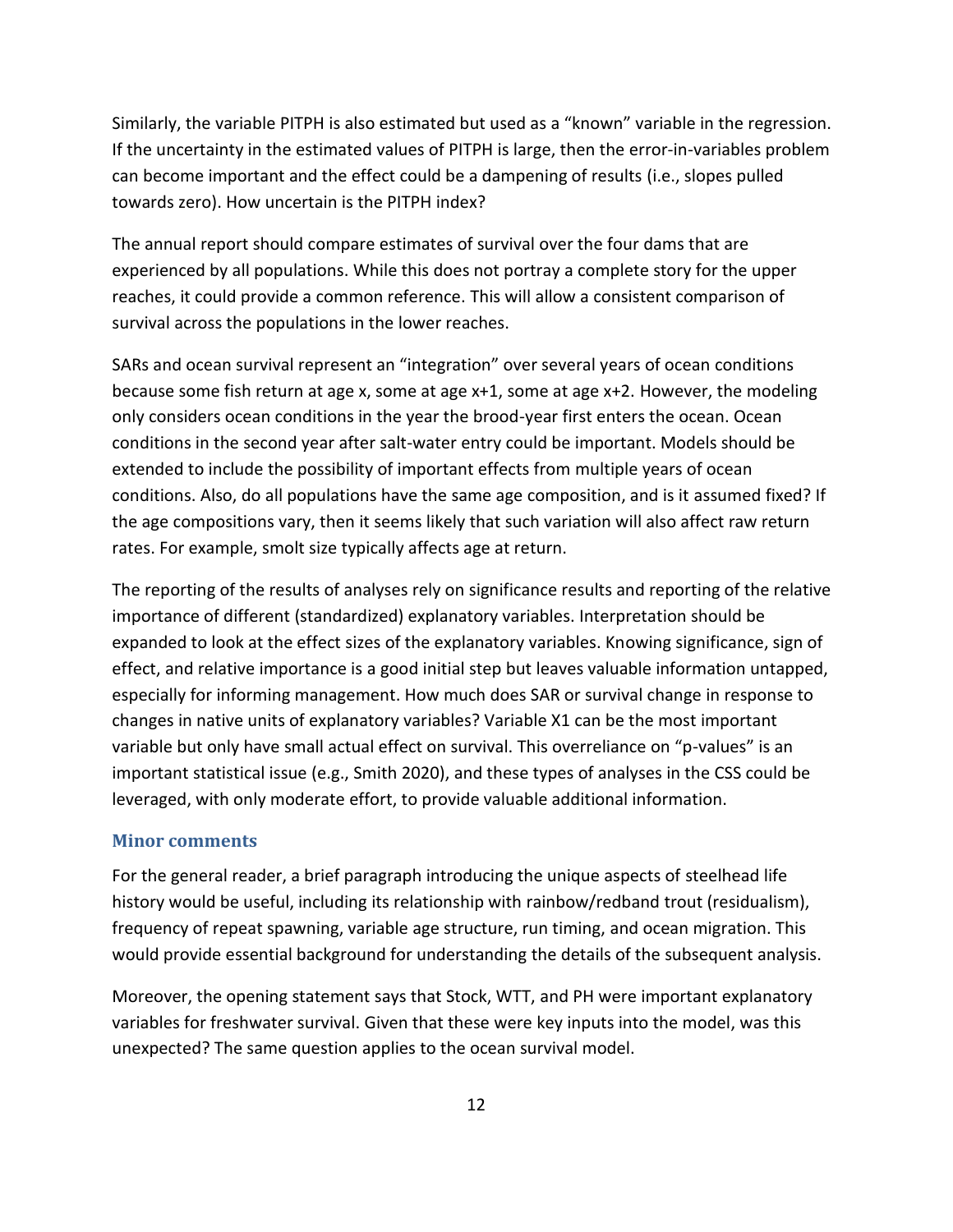The reported analysis examines the effects of ocean variables on both SARs and ocean survival. But ocean survival is a component of SAR. Were the results substantially different? Why? And what do differences in results mean?

What level of catch in fisheries or predation (e.g., sea lions) on returning adults occurs in the Columbia River below Bonneville Dam? Have these levels of removals been relatively constant over time? How will variation (presumably predation has increased over time) be expected to affect the results?

How much of the water transit time differences just reflect different distances (location A to Location B) traveled versus other factors that affect hydrodynamics? If the Snake River fish have farther to travel than John Day fish (and this seems more than likely), then is the longer water transit time for Snake River fish simply a reflection of this distance?

The explanatory variables are each standardized (X-mean/SD). This is similar to a unit change (e.g. cm to inches) and so has no "impact" on the analysis. However, the estimated coefficients associated with a standardized variable are difficult to interpret. The results with standardized variables should also be "back-transformed," so results can be expressed in native units of the explanatory variables.

SARs are computed using detections of adults at Bonneville. We know from past CSS Annual reports that detection probabilities are quite high for adults at Bonneville. A note should be added to the report explaining this detection probability and that the number of returning adults not detected at Bonneville is likely to be quite small.

The Methow-Entiat data are pooled as a single unit even though the Methow group also passes Wells Dam. If the steelhead bypass the powerhouse and turbines, then this may not have a large effect; however, if these fish experience an additional PH, then this could be important to the analyses. Moreover, as the JDA population does not experience the MCN PH, how is this accounted for in the analyses? This should be explicitly (albeit breifly) described. This is critical given that one of the conclusions states "the number of powerhouse passage events were negatively associated with freshwater survival of steelhead groups."

Table 2.2 shows the mean freshwater, ocean, and SARs, but the unbalanced data (i.e. not all groups were followed in all years) implies that the difference could be due to the imbalance. We suggest fitting a randomized block model that accounts for this imbalance to make interpretation easier. Also, adding measures of uncertainty to the entries in the table will make comparisons among groups easier.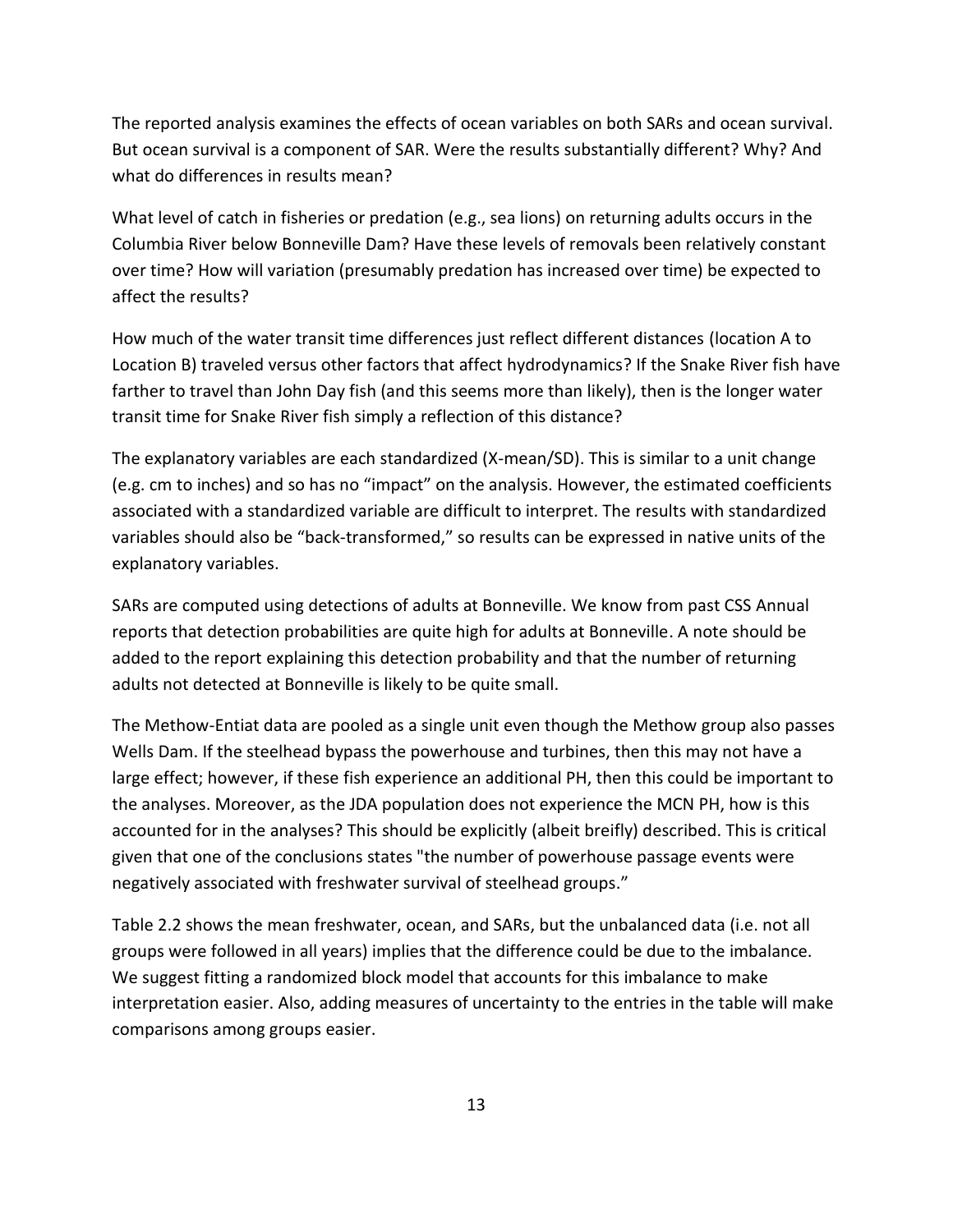Figure 2.7 shows that the predicted Freshwater Survival is relatively flat. So, the "variable importances" may be trivial as the net impact of all variables is very small. This needs discussion.

Figure 2.8 shows that Ocean Survival for the Yakima group for 2008-2010 was not predicted well. Any insights as to why? The same applies to the SARs.

Figures (e.g., 2.2 and 2.3) showing explanatory variables are shown in native units. Please add a secondary Y-axis on the right showing the standardized scale.

#### **Editorial comments**

Is it possible to show a table with each dam and associated reservoir as a row from interior to the coast, and each stock as a column, with the relevant estimate of survival for each stock and dam (averaged) shown? That would be very informative.

p. 24. Are separate linear regression models being used for each? The report later says that a generalized equation was used. This needs to be spelled out more clearly. The calculation of the explanatory variables is included (as well in other chapters), suggesting the same variable name and label may differ across chapters. For example, is water-travel-time the same everywhere? Is the general calculation the same but details are different for different analyses because WTT is tailored to each situation?

p. 24. The words "the flow data" should be deleted, or it should be changed so "the flow data were standardized by …"

p. 24. Mention is made of the winter biomass data, and it might be good to indicate that these data are from the winter prior to fish ocean entry year rather than the winter afterwards, if we understand the Daly et al. (2013) paper correctly.

p. 24. Steelhead have much different ocean migration patterns than Chinook and coho, so the Daly et al. (2013) reference (which focuses on Chinook and coho) seems to have little relevance to steelhead.

p. 26. The statement "The WTT and PH indices were standardized by subtracting the mean and dividing the SD calculated across years and stocks" is not clear. Presumably, the mean and SD of WTT and other indices would be computed across years but not across stocks.

p. 29. Capitalize "Relative variable importance."

Figure 2.3. Can error bars be added to PITPH estimates to provide an idea of the uncertainty in these estimates?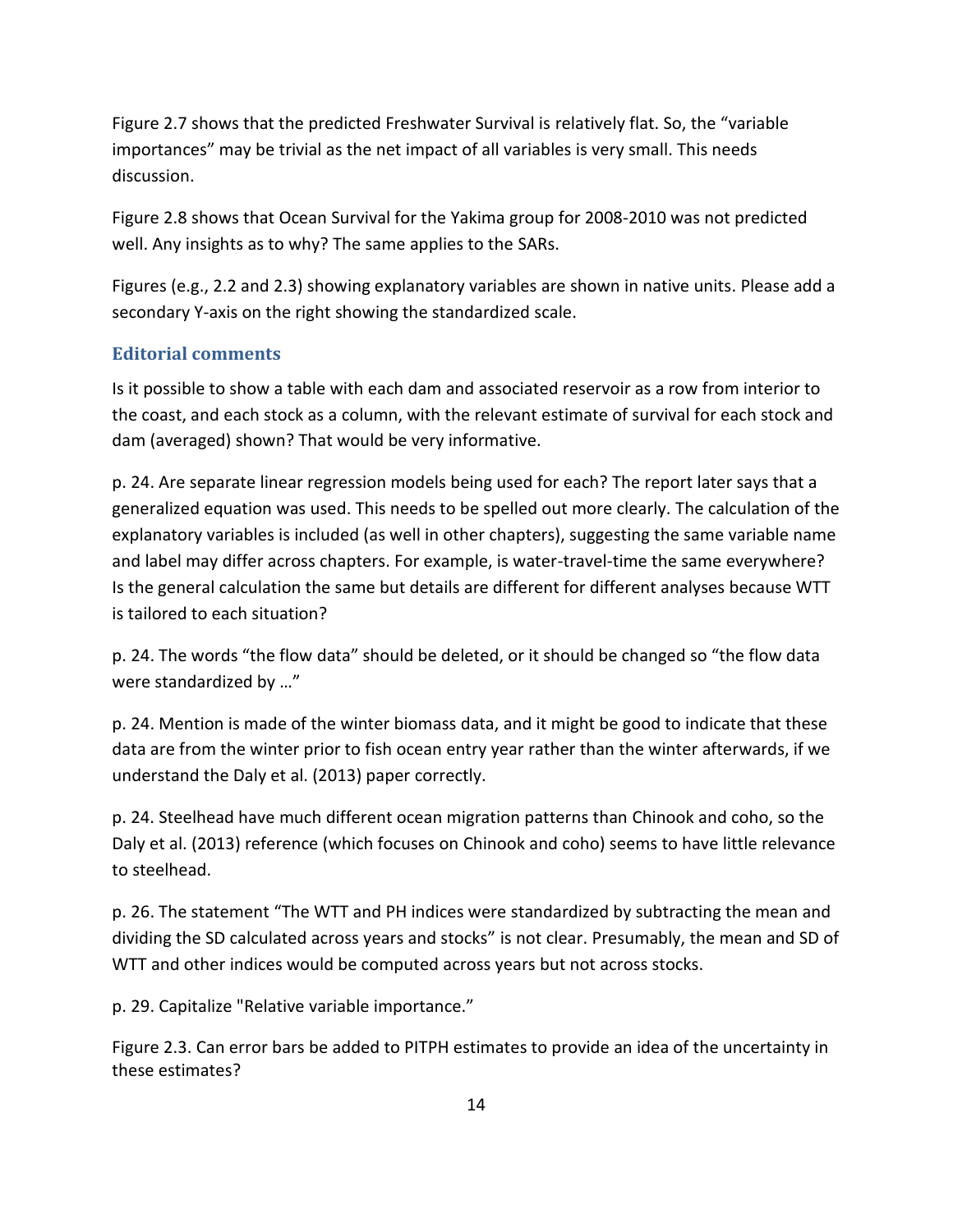Figure 2.4. It would be helpful to make the error bars reflect the 95% CI for easier comparisons among groups. Also, the overall means need to be adjusted for the imbalance in the release years among groups. As much as possible, make the Y axes consistent across plots. For example, the first graph is on the probability scale while the second graph show percentages.

Figure 2.5. The comments for Figure 2.4 also apply to Figure 2.5.

In many places in the chapter the term "survival rates" is used. However, the reported metric of survival is as a probability or fraction and not an instantaneous rate (not per unit time). Clarify all uses of "survival" and "survival rate" in the text.

## <span id="page-16-0"></span>**IV.3. Comments on Chapter 3. Effects of the In-river Environment on Juvenile Travel Time, Instantaneous Mortality Rates and Survival**

As stated in the previous ISAB review of the 2019 Annual Report, the chapter is well written, and the analyses and results are explained logically and clearly. The take-home messages are well crafted and clear, and useful for managers. The 2020 report includes new data and analyses for subyearling Chinook in the Rock Island Dam to McNary Dam and McNary Dam to Bonneville Dam reaches, and new results for sockeye in the McNary Dam to Bonneville Dam reach. The chapter is an update of the previous data for 10 of the 13 species-reach combinations and most of the text is identical to the 2019 CSS Annual Report.

#### **Substantive comments**

The previous ISAB review [\(ISAB 2019-2\)](https://www.nwcouncil.org/reports/isab-review-comparative-survival-study-css-draft-2019-annual-report) recommended that the CSS expand their discussion of the TDG results to include factors at other broader spatial or temporal scales that might obscure the local effects of TDG. For example, there may be compensatory responses beyond the reach scale or responses in one life stage may influence other life stages. The 2019 CSS Annual Report was revised to include a paragraph that explained the timeframe of the biological effects of TDG and indicated that their effects represented responses at the reach scale. The Discussion still does not discuss effects beyond the study reaches and how effects can influence later life stages of salmon and steelhead.

This chapter provided a detailed evaluation of findings detected for multiple species in multiple reaches related to variation in travel time, mortality, and survival. This may be beyond the scope of the current analysis, but it may be relatively easy to leverage more insights from the data by performing a more detailed evaluation of differences detected across individual reaches; such results can potentially suggest other factors that may be affecting these variables.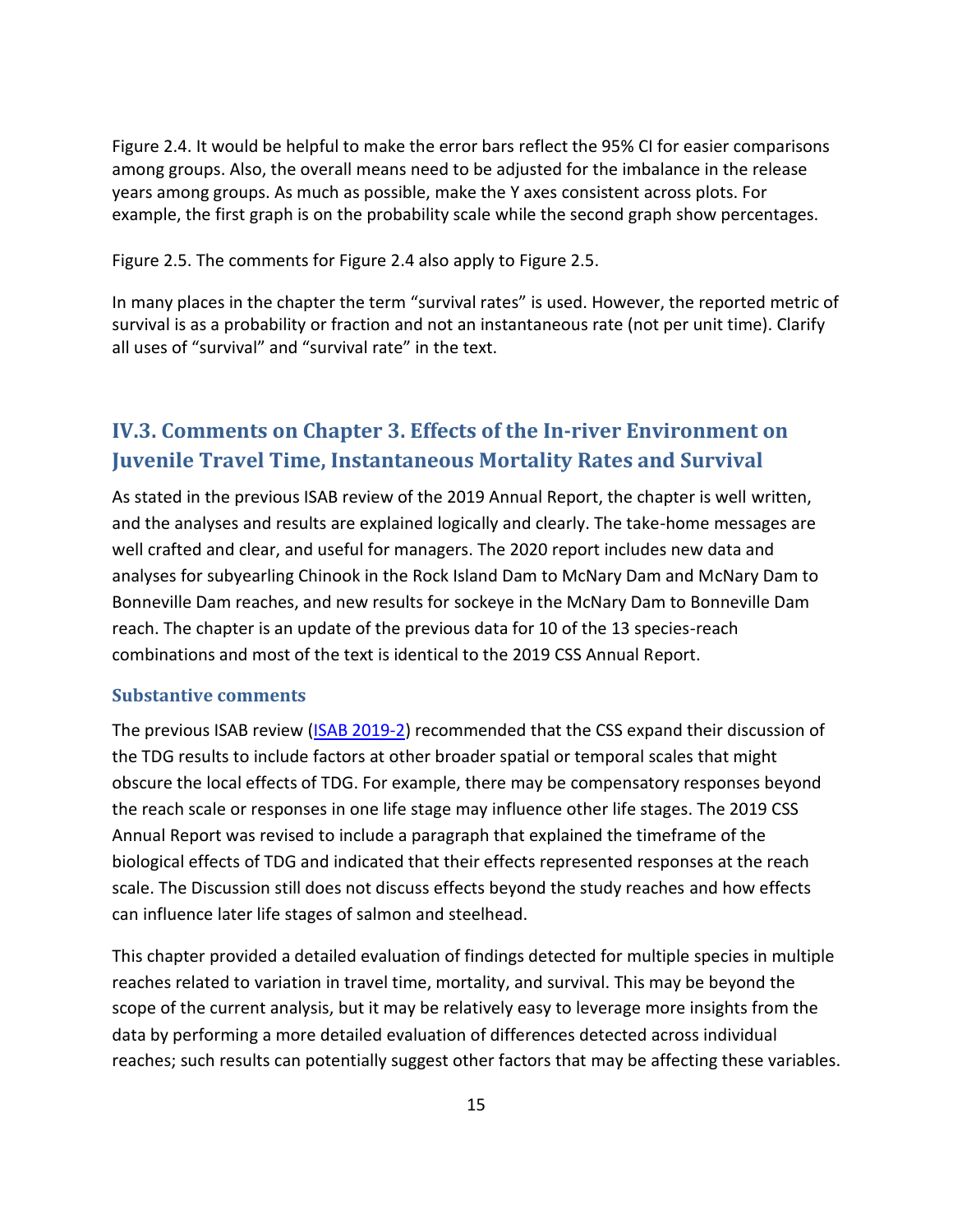#### **Minor comments**

The Results section noted that several cohorts of subyearling Chinook "showed unusually high mortality rates during 2014-2019." The potential causes and management implications of these unusually high mortality rates (0.4/d) are not addressed in the Discussion. The addition of subyearling Chinook salmon strengthens this chapter and warrants further attention.

It appears that Fig. 3.5 in the 2019 CSS Report is the same as Fig. 3.6 in the 2020 CSS Report. The values and error bars for H+W STH/RIS-MCN, H+W CH1/RIS-MCN, and H SOX/RIS-MCN appear to be different between these figures. The same is true for H+W STH/MCN-BON and H+W CH1/MCN-BON in Fig 3.5 (2019) and Fig. 3.7 (2020). The values for in-river survival probability for H+W STH/MCN-BON in Fig 3.7 (2019) and Fig. 3.10 (2020) differ greatly beyond different graphical scales. The scales have changed slightly, which could account for the appearance of a difference. But several of the values are clearly different with closer inspection. What are the reasons for the differences?

The effects of each PH experience is treated as essentially equal and therefore additive. Is this assumption justified? Similarly, average (mean) proportion of spill is treated such that daytime or evening and large or continuous spill do not influence the metric. Again, is this assumption justified? A brief discussion should be added.

In its review of the 2019 CSS Annual report, the ISAB noted that the graphs in Figures 3.2 to 3.7 were useful for illustrating the trends across years, but the scale and size of symbols were too small to allow readers to see within-year trends. The size of the graphs was decreased in the 2020 CSS Report, exacerbating this limitation. ISAB could not find these data in tables or in an appendix, though Appendix A did provide instructions for accessing the data through the FPC Web site. The text could refer the reader to this guidance in Appendix A.

The report clearly shows a low survival of sockeye released from the Springfield Hatchery in 2015 to 2017. This appears to be a problem with hatchery water chemistry and acclimation to river water once released. A note should be added to discussion. See this article from 2017: [https://idfg.idaho.gov/press/biologists-think-theyve-found-answers-low-survival-sockeye](https://idfg.idaho.gov/press/biologists-think-theyve-found-answers-low-survival-sockeye-salmon)[salmon.](https://idfg.idaho.gov/press/biologists-think-theyve-found-answers-low-survival-sockeye-salmon)

Sockeye salmon condition from Springfield Hatchery 2015-17 were not included. As a future effort, would it be possible to include "fish condition" as a variable? This might be K (condition) at mark and recapture, disease status, or other biologically meaningful metric of individual fish health. Would the model for computing FTT and Z be improved by including an explanatory variable indicative of a fish encountering a predator (avian, native or non-native fish, or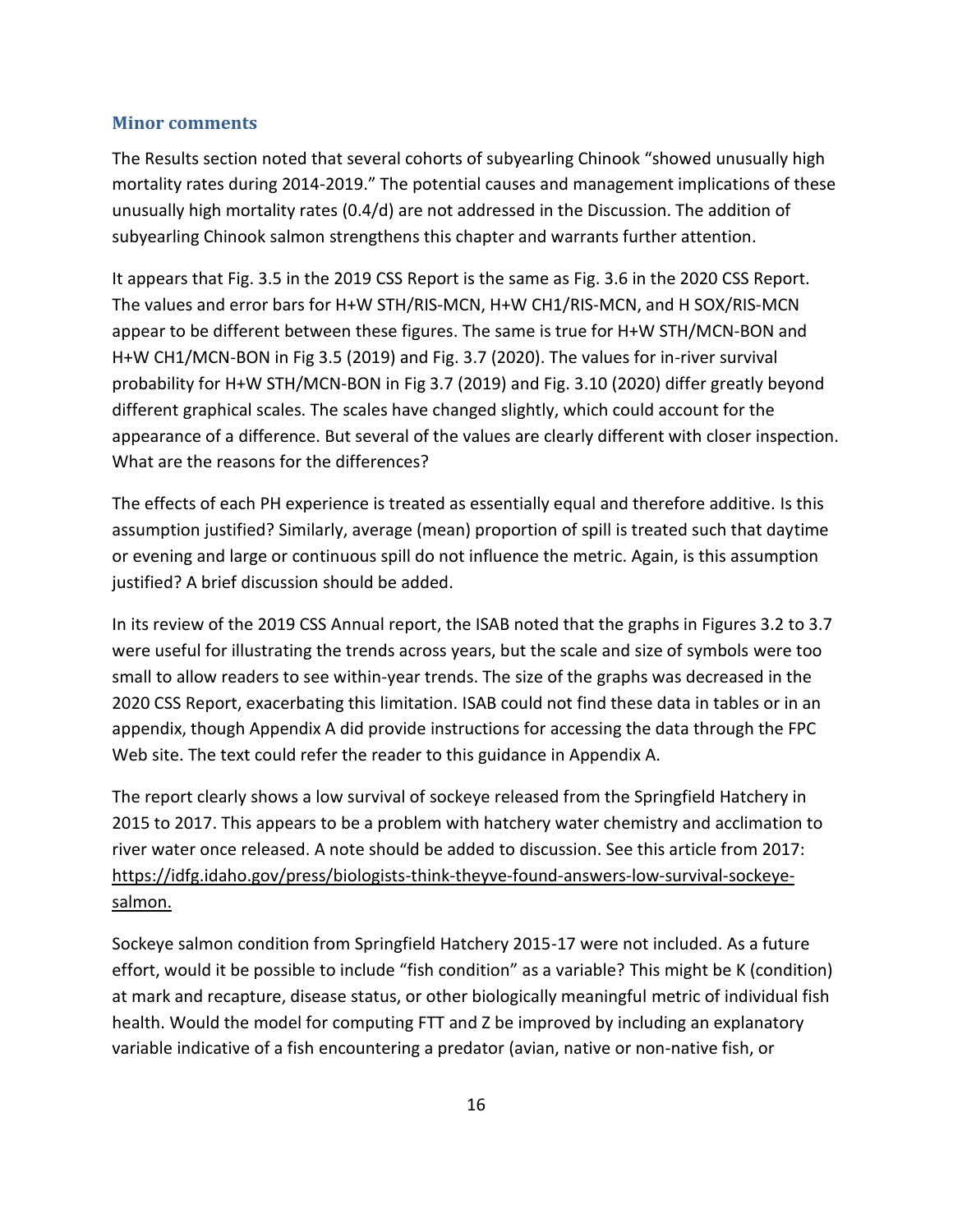mammal)? Similarly, could water temperature be used as a covariate or surrogate to represent disease expression?

The authors propose other spill treatments to improve survival and return. How feasible are these? What are major impediments to these proposals? The ISAB is not looking for a long explanation, but a few lines to indicate that these are sensible experiments aimed at addressing critical uncertainties.

When discussing how to improve precision, two choices were increasing releases or improving the detection probability. These alternatives have different costs. To help decide on these options, how many more fish must be released or how much higher does the detection need to be to reduce the standard errors by, for example, a desired amount or percent?

#### **Editorial comments**

Figures - The scale for FTT and Z on the multiple graphs is not consistent. Part of the signal will be the relative FTT among reaches for species groups.

Many places. Please make the font and paragraph spacing uniform throughout this chapter.

p.39, Table 3.1 and associated text. It is not obvious why there would be fewer cohorts (FTT and Survival) downriver between MCN-BON than for either upriver reach (LGR-MCN and RIS-MCN). For example, steelhead have 42 cohorts down river, while the upriver cohorts add to nearly 180. Is this a sampling issue or other? Some text is warranted to explain.

p. 59. The term "Julian day" is still used in some sections of the text and "ordinal day" in other sections. "Ordinal day" or "day of the year" are correct in most uses – refer to Wilimovsky (1990). Please make use of these terms consistent throughout.

p. 44. In the ISAB review of the 2019 CCS report, we suggested that the data for TDG and the estimated instantaneous mortality rates could be included as tables either in the text or in an appendix. The 2020 CSS Report still does not provide this information or provide directions to a source for these data.

p. 59. The phrase "However, a number of observations … maximum of 136%" is vague. More precise description of the number or proportion of observations is warranted.

p. 63, Figure 3.15. What are the units on the x-axis for the TDG effect?

p. 64. Capitalize "relative variable importance."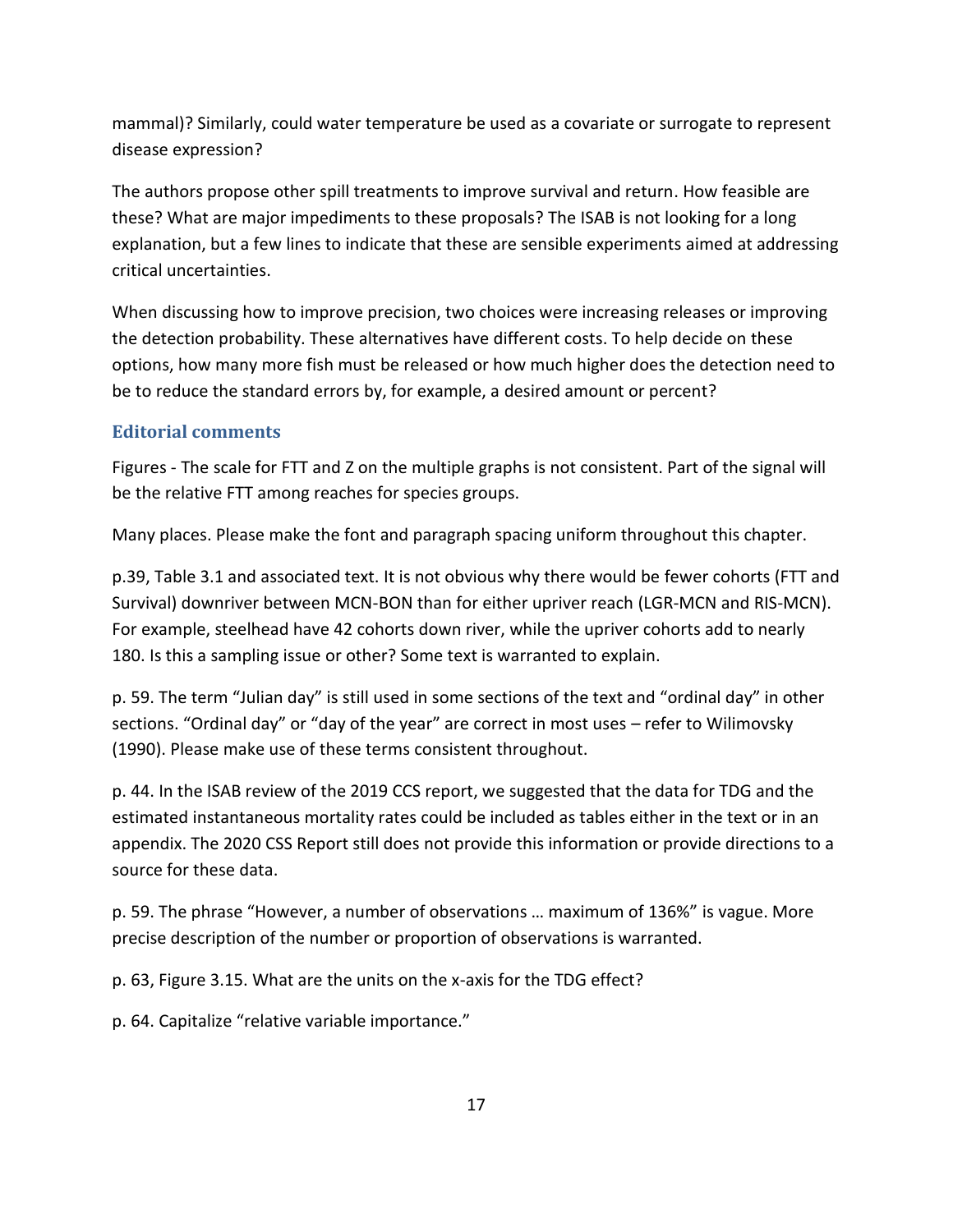### <span id="page-19-0"></span>**IV.4. Comments on Chapter 4. Patterns in Annual Overall SARs**

Chapter 4 is a summary of annual (by smolt migration year) estimates of overall smolt-to-adult return rates (SARs) for wild and hatchery salmon and steelhead populations. Annual overall SARs are based on cohorts of PIT-tagged fish that experienced the same conditions as untagged smolts under a given year's fish passage management scenario. Populations analyzed are from the Snake River, Mid-Columbia, and Upper Columbia regions.

The analysis of annual overall SARs in Chapter 4 is mostly consistent with the 2019 CSS Report. A major addition to the chapter is the inclusion of estimates of ocean survival rates for select groups of Upper Columbia wild Chinook and steelhead, which the ISAB requested in 2019. Reach-level overall SAR values for Upper Columbia PIT-tagged groups were estimated beginning with Rocky Reach as the upstream most site.

#### **Substantive comments**

The ISAB continues to be concerned that the overall SARs of Snake River wild spring/summer Chinook and steelhead are still well below the Council's objective of 2%-6%. This is illustrated in Appendix B (Table B.1) with the 2018 migration year for LGR-to-GRA SAR: 0.33% without jacks, 0.39% with jacks and LGR-to-BOA SAR: 0.45% without jacks, 0.52% with jacks. Chapter 4 of the CSS Annual report continues to provide these estimates and point out the continued low SARs for both Snake River wild spring/summer Chinook and wild steelhead and Upper Columbia wild spring Chinook and steelhead. The CSS Reports identify incremental improvement in tagging, detection, and analyses to improve our understanding of SARs. The report should continue to strongly advise about complacency about the low SAR values.

The ISAB appreciates the effort of the CSS to develop time series estimates of first-year estuary and ocean survival rates for upper Columbia wild spring Chinook and steelhead (Appendix B, Tables B.128-130). The 11-year geometric means of the estimated ocean survival rates for wild steelhead from the Entiat and Methow rivers for 2008-2017 were greater than the estimated ocean survival rates for 1) wild spring Chinook from the Wenatchee River during 2007–2018, and 2) wild spring Chinook from the Entiat and Methow rivers during 2008–2018. These rates and relative differences between steelhead and Chinook for the upper Columbia are similar to those for the Snake River. These estimates are reported in the Results section and provided in Appendix B, but the results and their management implications are not addressed in the Discussion. The Report should expand the discussion to further explore the ocean survival of Upper Columbia wild spring Chinook and steelhead.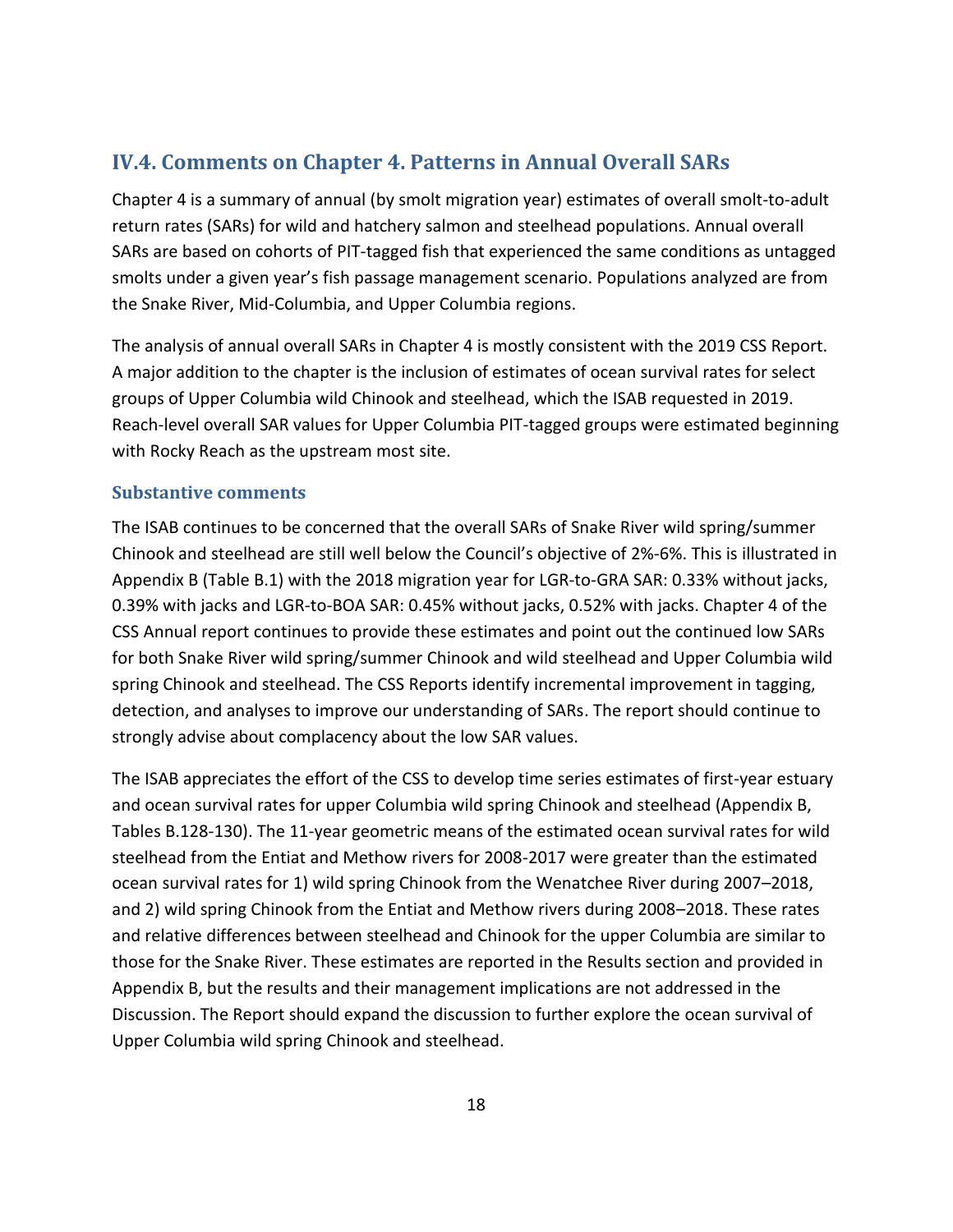#### **Editorial comments**

p. 77, "Ocean survival rates…." These are a probability and not an instantaneous rate (i.e. not per unit time). Remove the word "rate" here and elsewhere. For example, Figure 4.28 uses "ocean survival rates," but this is not a yearly value but a total ocean survival over multiple years.

Table 4.1. Some readers may not understand the notation used in the *R* statistics software, i.e., what is the difference between a model term with a colon (:) and an asterisk  $(*)$ ?

Table 4.2. *Species* is an indicator variable, so the species effect is the "difference" in responses between the two species. This should be indicated in the table, i.e., this estimate is the effect of steelhead vs yearling Chinook salmon.

Figure 4.12. Check the legend. The dark line for "predicted ST" seems odd?

#### **Appendix B: Supporting tables for Chapters 4 – Annual Overall SARs**

No comments from the ISAB.

## <span id="page-20-0"></span>**IV.5. Comments on Chapter 5. SARs and Productivity**

This chapter analyzes the relation between smolt-to-adult survival (SAR) and realized population productivity of wild Snake River steelhead. The 2020 CSS Report includes a major addition, the analysis of spring/summer Chinook based on data from the Snake River basin submitted to NOAA Fisheries for the 2020 ESA Status Review. The 2020 Report also includes a new data series from East Fork Potlatch River, which is intended to illustrate inter-population variation in the relationship between SARs and productivity relate in steelhead, expanding the data sets for steelhead to seven sites. The age-class composition in the East Fork Potlatch River site differed substantially from the previous six reaches, expanding the scope and representativeness of the study.

Overall, the analysis supported previous analyses and a recent paper by Petrosky et al. (2020) that indicate that 2%-6% SARs are required to maintain or increase steelhead populations.

In our review of the 2019 Annual Report, the ISAB encouraged the CSS to evaluate the potential influences of age- or size-related differences in estuary and ocean mortality on the population productivity among populations. The CSS includes estimates of ocean survival of Snake River steelhead in its reports; however, it is likely that the number of observations would be too low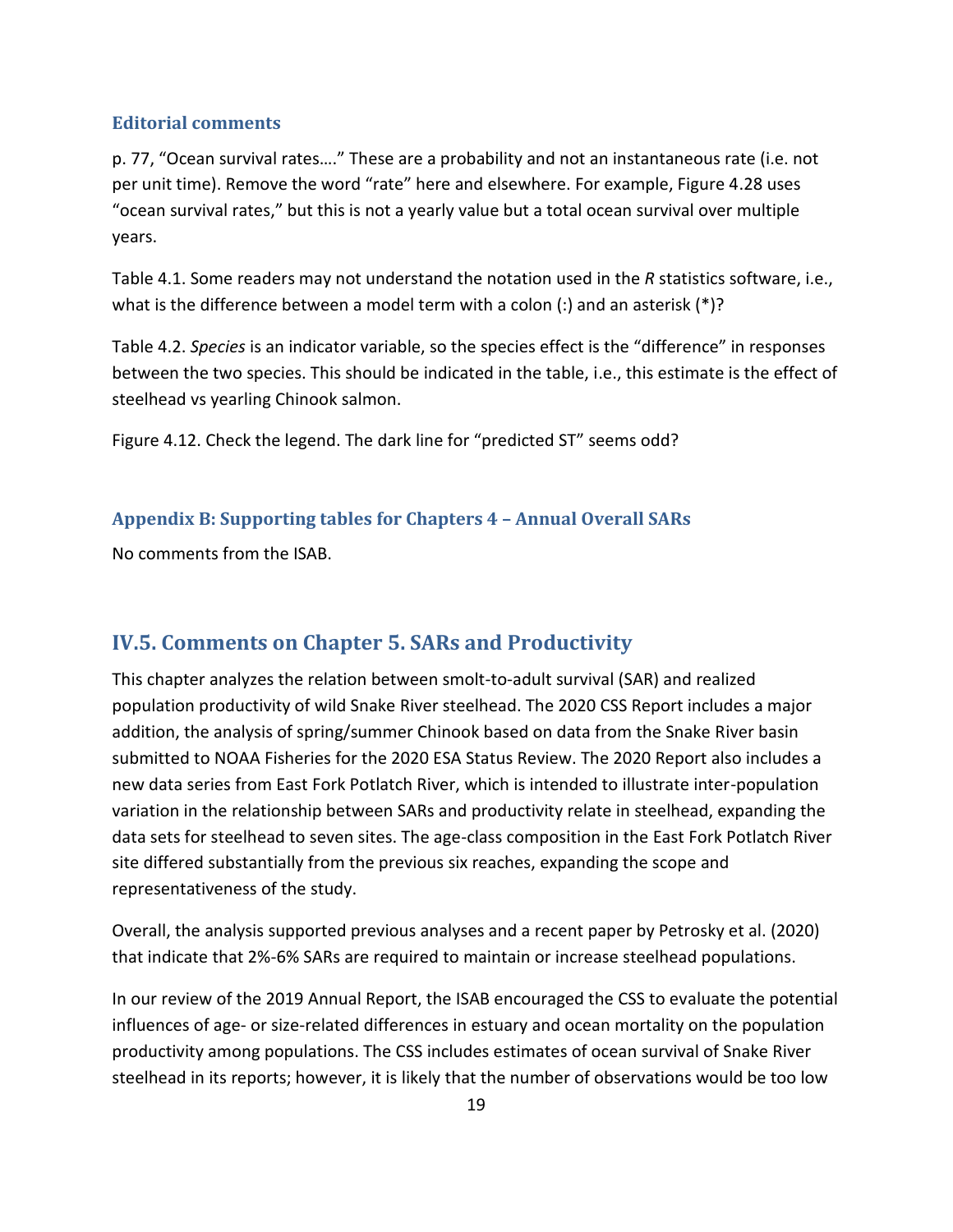for analysis for several, if not all, of the populations. The Discussion section in the 2020 CSS Report expanded on this topic of the variation in the relationship between productivity and SARs, noting that the low current survival rates and the tendency to aggregate populations in migration studies limit their ability to analyze factors, such as differences in ocean survival for the different populations. The ISAB appreciates the additional attention to these relationships and encourages the CSS to continue pursuing alternatives and exploring the effects of these factors.

#### **Substantive comments**

The 2019 CSS Annual Report developed a new conclusion that the "relationship of SAR with steelhead population productivity is less precise than for Chinook and varies among populations." The ISAB recommended the CSS discuss the causes for the lack of precision (e.g., sample size, residualization). The conclusion was expanded to include the suggestion that "lower precision is likely associated with the more complicated life history of steelhead and variability among populations, which buffers some populations better than others."

A paragraph in the Discussion was expanded for the 2020 report to include potential effects of the differences in mean age compositions for different populations. The seven sites in the 2020 analysis differ substantially in age class composition. Could these data be examined to evaluate the effect of age class composition on the variation in productivity responses? We predict that varying age distributions (if stable through time) might influence productivity.

As indicated above, the text indicates that data were lacking because of low survival rates and aggregation of different populations in migration studies. Given that limitation, could the CSS suggest new studies or modification of current monitoring and data management to allow further analyses? What sample sizes would be necessary to allow the CSS to evaluate population-species survival rates for Snake River steelhead in the ocean?

The Discussion ends with the statement that "continued curation of these data will allow for more detailed analyses of spatial correlation in trends and potential effects of interpopulation variation in life history characteristics that may drive observed patterns." These data clearly are essential, but will it require more than simply continuing the curation and QA/QC of the data to allow for more detailed analyses? What changes in tagging, monitoring, and modeling would provide the most valuable advances in understanding the relationship between SARs and productivity? Addition of this information to the Discussion will provide context and ideas for additional analyses.

The analysis of spring/summer Chinook in the Snake River basin indicates that "observed productivity was generally positive (median ln Rsg/S > 0) when SARs were in the 1%–2% range."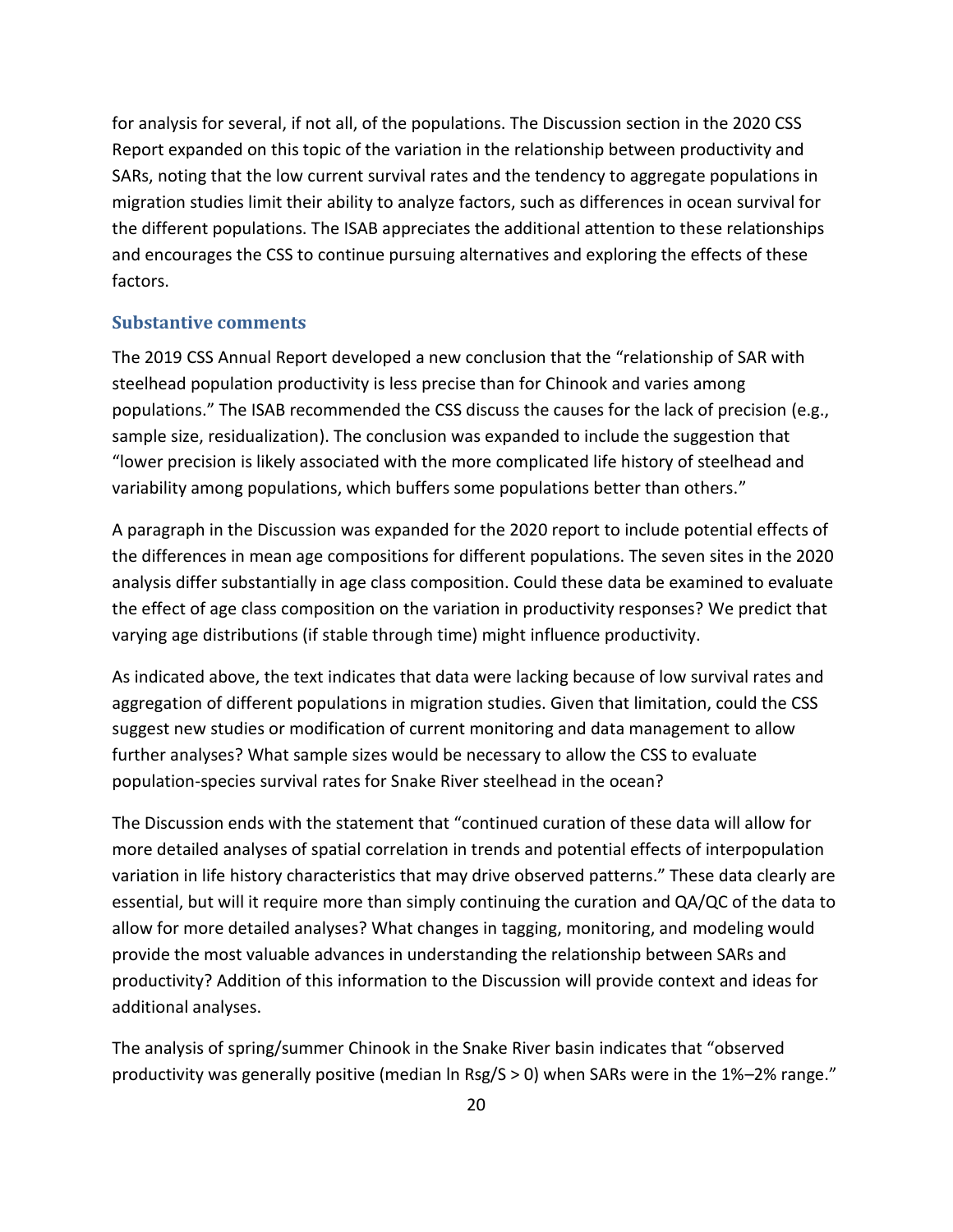This differs from the relationship for Snake River steelhead, in which median productivity was negative (median ln Rsg/S < 0) when SARs were in the 1% to 2% range. The text suggests that this high productivity at relatively low SARs might be related to higher productivity at low spawner densities. What were the fractions of minimum abundance threshold (MAT) for steelhead on their natal spawning grounds? This difference in the relationship between SARs and productivity can have major management implications and should be explored further and explained clearly for decision-makers and co-managers. The Report also should provide one or more statements in the Conclusions related to the greater productivity of wild Chinook populations at lower SARs than for steelhead.

For spring/summer Chinook, the relationship between population productivity and SARs was lowest for the Grande Ronde/Imnaha (GRIM) populations. This population had a significantly greater percentage of hatchery-origin spawners (11-58%) than the other three populations (mostly < 3%, with the exception of the E. Fork Salmon River at 25%). The chapter does not discuss this difference or provide additional information related to possible hatchery influences on the relationship. If this is a valid difference, then the potential effect of hatcheries on the relationship between SARs and productivity should be discussed and included in the Conclusions.

While Figures 5.1 and 5.3 are presented as part of the strictly graphical analysis, "trend" lines are fitted and presented without any supporting statistics. To the extent estimation of these lines is biased, there will be bias in the visual presentation of the results. Because standard linear regression is applied to log-transformed data that has non-Gaussian estimation errors in both the dependent and independent variables ("errors-in-variables"), bias in the fit may exist if the uncertainty in the X-values is large. How do the results differ if an error-in-variables approach is taken? If the error in X is small relative to the contrast in X (the range of X values), this concern may be moot, but a quick analysis and associated commentary would confirm this.

Age structure is computed differently for productivity (mix of annual and averaged age structure) than for SAR weightings (averaged over years). How does this affect the results? The Report states, "to calculate SARs by brood year we weighted multiple years of SARs by an average juvenile outmigrant age structure (Table 5.1)." How many years of data were averaged, and were they representative of the entire timespan of the analysis? How much year-to-year variation was there? Were any adjustments made for repeat spawners? These issues are at least mentioned in the Discussion as contributing to the errors in the analysis; further discussion is warranted.

The 2020 CSS report indicates "We expected variation for steelhead populations in their productivity response to SARs due to their complex life history. The variation is likely caused by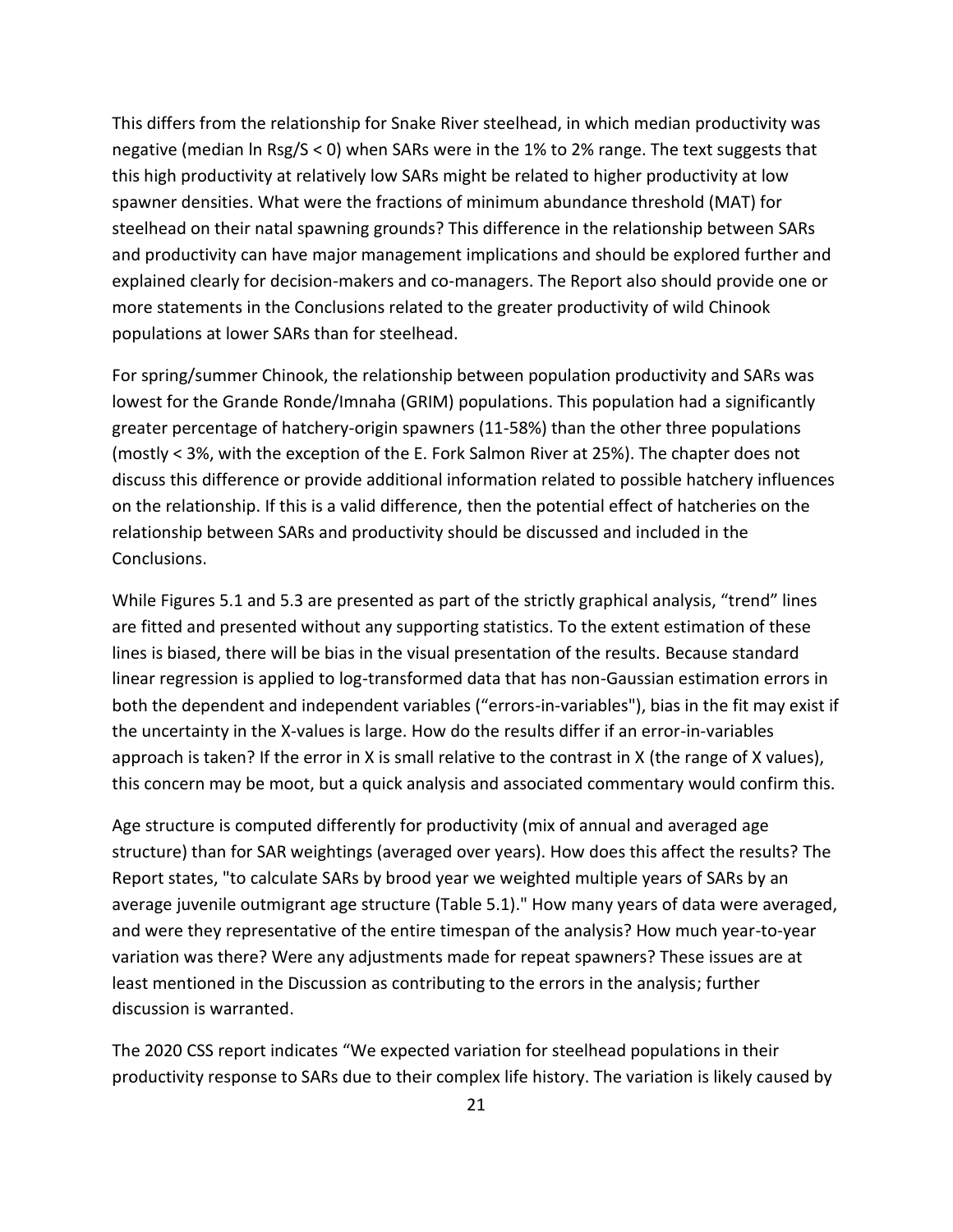changes in survival and productivity during periods when the fish are residing upstream of Lower Granite Dam" (p. 124). Causes also likely include errors in estimating age structure for both SARs and productivity. A more thorough discussion of the factors contributing to the variation is needed.

Regarding the statement "For years when the weir was not operated … was operable" (p. 124), the ISAB recognizes complete data sets are often difficult to achieve; however, some justification is warranted for simply assuming the average (mean) hatchery contribution. How robust is this assumption given that there is likely a high variance around these mean estimates?

#### **Editorial comments**

A simple graphic of the life history of steelhead would be useful for readers of this chapter.

p. 122. Some brief text is warranted to clarify whether the 2-6% range and 4% average (mean) for SARs is over time (years) for each local stock/run OR over stocks/runs in the given year. In short, what data are included in the individual SAR calculations should be transparent to the reader.

p. 122. Regarding statement "Additional SAR objectives … of wild salmon and steelhead," future reports might benefit with the inclusion of a table or chart that lays out what goals and objectives are linked to SARs in each of the higher-order plans they discuss, particularly for any that diverge from the Council's 2-6% goal. Perhaps these are well-known throughout the Columbia River Basin, but the statements are rather lean on details.

p. 124 (Steelhead) and p. 125 (Chinook salmon). Methods regarding the estimation of productivity (*Rsg*/S) are incomplete. Presumably, *Rsg* is the adult returns resulting from spawning in the previous generation (S), but this is never stated. Please define R<sub>sg</sub> and S, and clarify whether *Rs*<sup>g</sup> is natural-origin only or includes hatchery strays. Also, please explain how agestructure is incorporated into the calculation (an equation would be helpful).

p. 128, Figure 5.1. The figure shows that approximately half of the data points fall below the 2% minimum for SARs. Moreover, only one data point exceeds the mean criterion of 4%. Also, approximately half of the data points (not the same ones as above) fall below the lnRsg = 0.0 threshold for productivity replacement. This does not appear to have an explanation as to what these mean for population growth and recovery. A brief expansion on its relevance is warranted, for example, by adding a bullet to the Conclusions to convey this along the lines of "Current conditions do not produce SARs > 2% for nearly half …"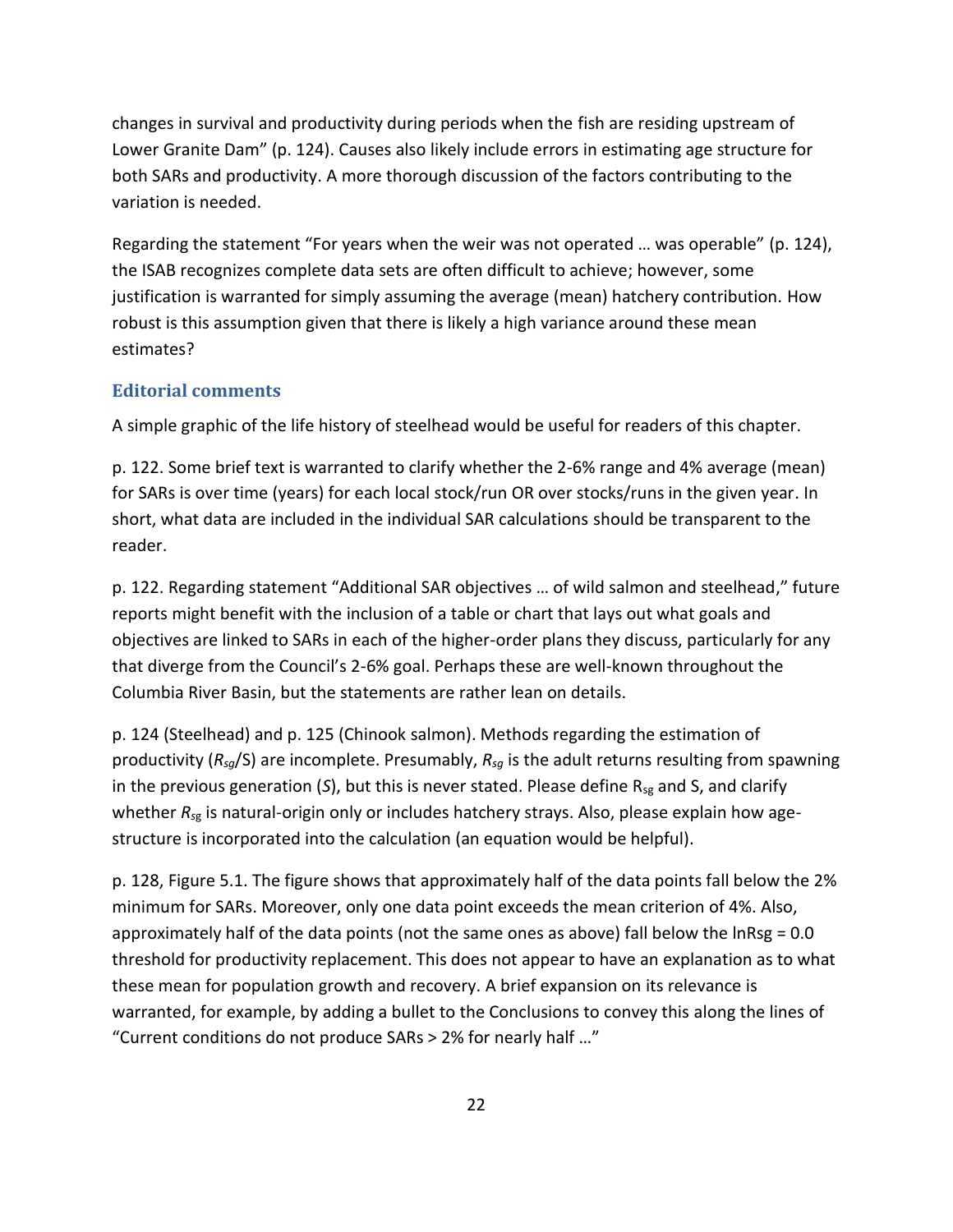p. 133. The phrase "Demographic data for steelhead populations … difficult to measure" needs clarification. It is unclear what the difficulties are in measuring adult escapement. Is it a problem with sampling efficacy, marking and detection, or innate biology (e.g., retention in freshwater for up to 5 years, or an uneven pattern to smolt age at migration)? Also, how will longer spawner abundance time series add "sensitivity" to the analysis? This is not obvious. Is the report referring to the power of the analysis?

p. 134. Regarding the opening statement "There are some obvious differences … exhibit a positive correlation" – the CSS report does not include analysis or reference data on r or  $R^2$ . If correlations have been calculated to support relationships, these should be included. Later in the paragraph, the report suggests that more populations will be added to the analysis to help "understand" the response of populations to variation in SARs. Suggest substituting "explain, depict, or illustrate" for "understand."

p. 135. "Declines in life-cycle productivity of wild Snake River steelhead and spring/summer Chinook Salmon populations were associated with brood year SARs less than 1%, and increased life-cycle productivity occurred when brood year SARs exceeded 2%." The terms "declines" and "increased" imply time trends in productivity, which is not something the analysis looked for. These terms should be changed to something like "lower" productivity and "higher" productivity.

p. 135. The text says: "... which buffers some populations better than others." We are not sure what is meant here by "buffers" - buffers from what forces? Population buffering was not mentioned anywhere else in the report.

## <span id="page-24-0"></span>**IV.6. Comments on Chapter 6. Spring Chinook Upstream Migration Success**

We appreciate this is a work in progress and offer suggestions for improvements for the future.

#### **Substantive comments**

It does not seem necessary for the analysis to create the "pseudo-detection occasion" and some simplification in the analysis methods may be possible. The estimate of detection at BON is simply the number of fish detected at BON / number detected at BON or higher, with a standard error found using a binomial distribution. Then one can create capture histories for ALL fish detected at BON or higher as being released at BON in the first detection occasion. This approach will give all the estimates of reach survival needed for the models. Please explain or eliminate the text about the "pseudo-detection occasion."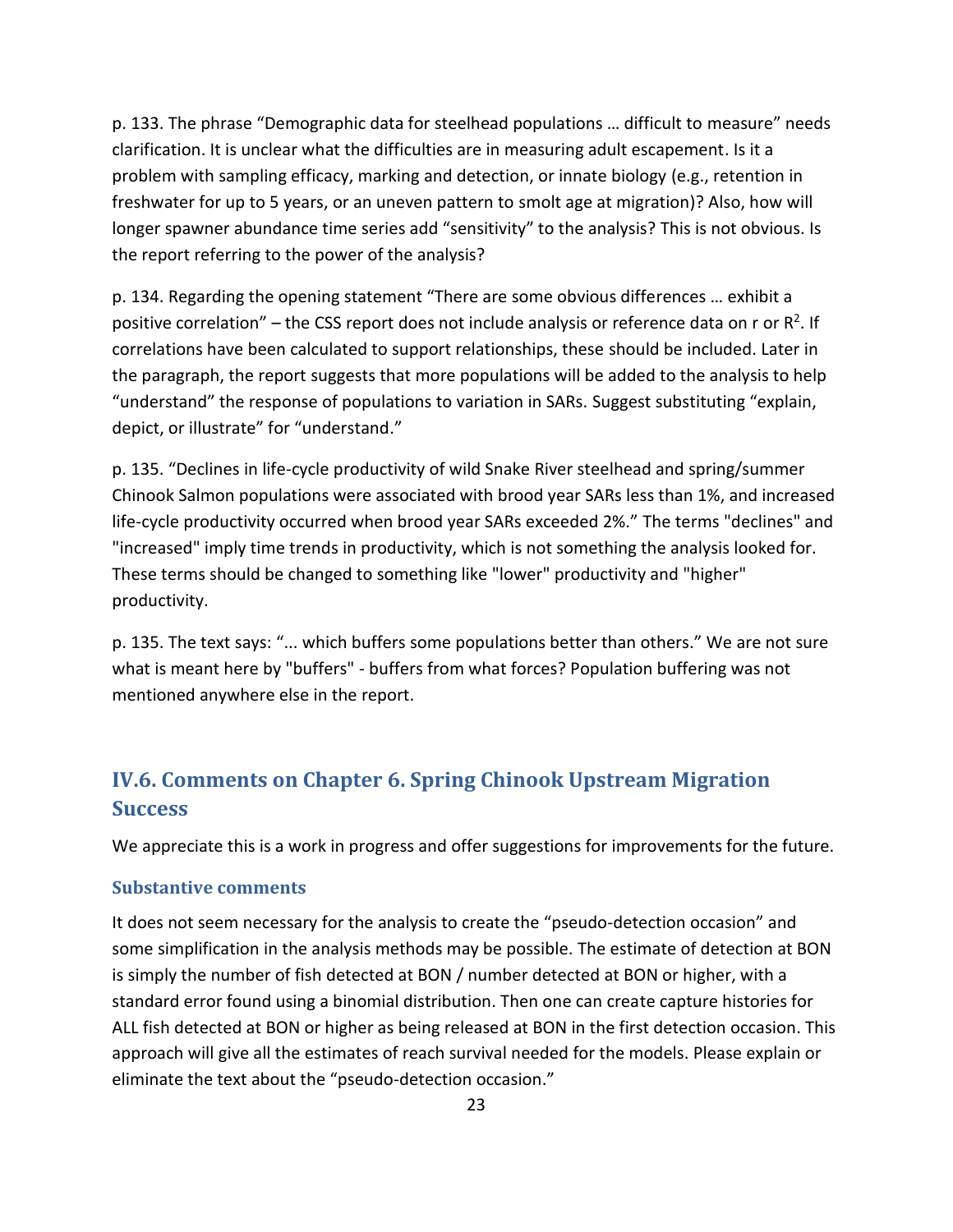All survival probabilities are very high, with two segments essentially having values of 1.0. Why even perform the analysis when survival fraction (upstream spawning success) does not vary from a value of one unless the analyses are sufficiently sensitive to respond to such minor differences? Even for Bonneville-to-McNary, where survival varied the most, the range of values was only 0.729 to 0.822 for 2008 to 2019. Give the lack of contrast in many reaches (e.g. Figure 6.2), the value in the modelling exercise would seem to be very limited. This is noted in the discussion but needs more details.

The model described on page 138 needs to be more carefully defined. In the introduction, it was indicated that multiple logistic regression would be used. Then on page 137, the report indicates that a linear mixed model is used. It would appear that a generalized linear mixed model is being used for each reach. Is this correct? If so, the model should be specified as:

> $Y_i \sim Binomial(p_i)$  $\mu_i = logit(p_i)$  $\mu_i = \cdots$

where

- $-$  Y<sub>i</sub> is a 0/1 variable indicating if the fish survived passage in this reach
- $-p_i$  is the probability that the fish successfully survives this reach.

What data are used? For example, consider the MCN to ICH reach. Were only fish detected at MCN used or were fish detected at MCN or higher (because if detected upriver, you know the fish was alive at MCN) used? What if a fish was not detected at ICH but was detected upstream of ICH? What is done after the last detection of a fish where it either died or was not detected further? Logistic regression assumes that the fate of each fish is known with certainty. But a fish released at MCN and not detected further does not imply that the fish is dead – perhaps it was just not detected. If the detection probabilities are very high this may be moot, but no information is provided on the estimated detection probabilities from the capture-recapture model first fit to the data. And what about fish detected at BON and never seen again. It is not known if the fish was alive at MCH – was it included in the analysis for this reach?

Temperature effects were modelled as linear or quadratic effects. But there may be threshold effects (i.e., no effect below temperature *x* and catastrophic effects above temperature *y*). Analyses with a categorical temperature effects (e.g., with a breakpoint at the pejus temperature) should be investigated.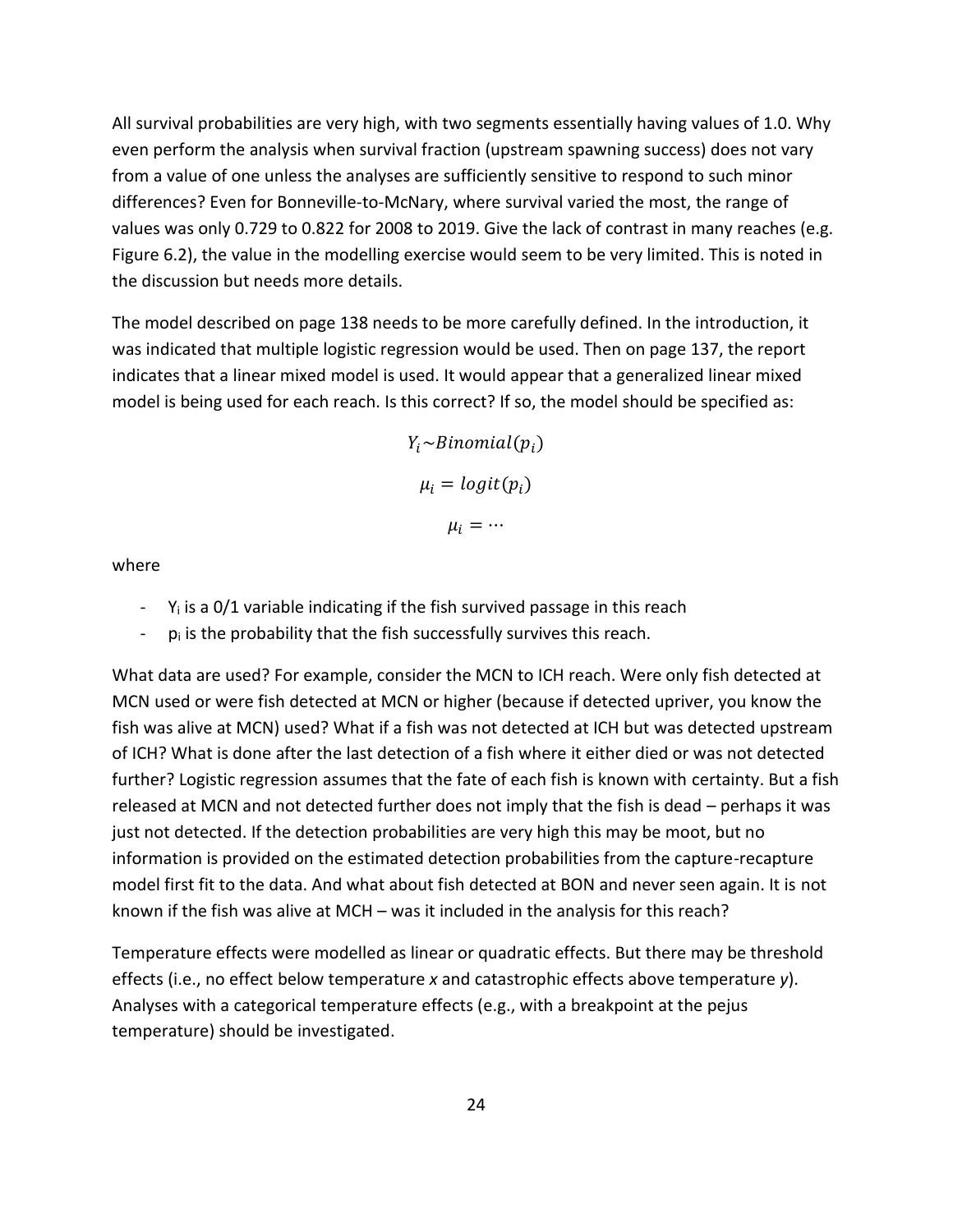Dealing with multi-collinearity (p.138) could likely be handled using AIC directly. This should be explored.

What are the potential management implications of this analysis? Do the results imply a change in management actions anywhere? The results should be synthesized with some discussion of their broader implications for management.

#### **Minor comments**

Arrival timing was defined as the time of first detection in a downstream reach. What if a fish was not detected? Is it ignored? Similarly, the same question for travel time.

Standardizing covariates does not improve model fit ( $R^2$ ). Standardization is like a change in units (e.g. m to km) so does not affect the overall fit of the model. All standardizing achieves is to make the numerical methods more robust in the fitting. Were the 0/1 covariates such as transported and wild/hatchery also standardized?

Age is included as a continuous covariate. A categorical covariate may be more appropriate because survival is likely not linear with age.

Under future plans, there is no mention of expanding the analysis to steelhead. Has this intention (response-to-comments on last year's Ch. 7) been dropped?

#### **Editorial comments**

p. 137. For clarity, replace "tagged" with "PIT-tagged" so the reader knows immediately what data set is used.

p. 137 (and throughout Results). The term "conversion" is undefined. In the Results, this term seems to correspond to "survival" in the figure and table captions. If this is the same as survival, use "survival" throughout; otherwise, please define the term.

p. 137. Please explain why squared temperature was included, while all the other variables are linear.

p. 138. "pseudo-detection occasion ... release occasion" - This jargon needs to be clearly defined.

p. 138 "… accurate survival estimates for the BON-MCN reach." The pseudo-detection occasion gives you a detection probability at BON and the survival probability in the BON-MC reach but has no impact on "accuracy" of the estimates.

p. 139. The term "model averaged object" should be "model averaged effect."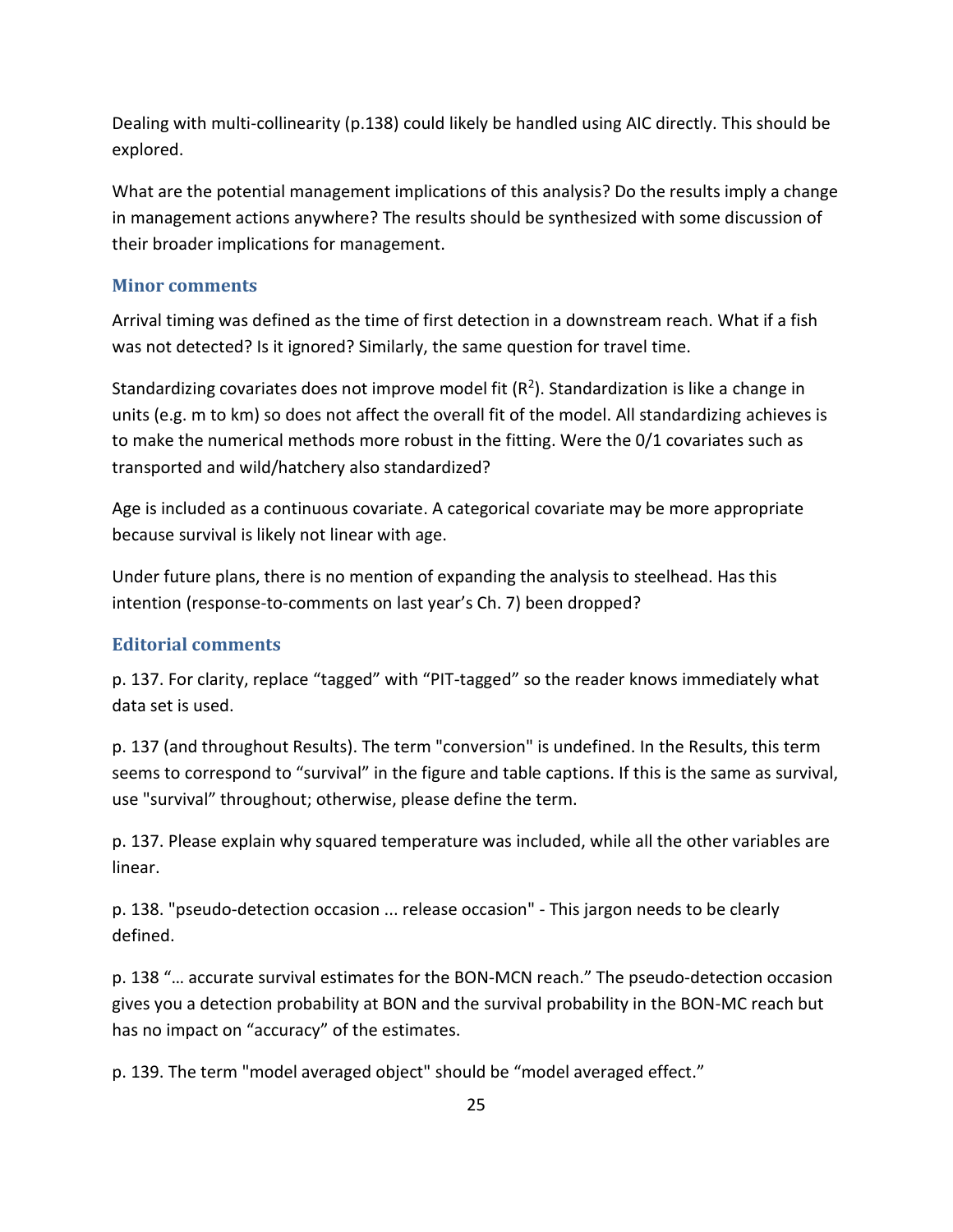p. 138. The predictor variables in the equation are abbreviations that can be guessed from rereading the "Data" section, but it would be good to include a list or table defining all the variables.

p. 139. Figure and table numbers in the text do not correspond to those in the captions. For example, the reference to "Figure 1" should likely be Figure 6.1. Please correct figures numbers in the text throughout this chapter.

p. 141. Both the figures and Table 6.3 show some form of interval about the estimate, but these are not defined in the text nor in the captions. Please describe what they are (confidence intervals on the mean, prediction intervals) and how they were calculated. Some of them appear to be symmetric (which is surprising for survival estimates), while others do not. Fewer decimal places should be reported here (at most two).

p. 142. "… more likely to convert ..." How much more likely? Give the estimated odds ratio and measures of uncertainty. Ditto for all statements about effects – give estimates of effect sizes and their uncertainties.

p. 143, Table 6-4. P-values and asterisks and "significant predictors" should be dropped, as they are inconsistent with the AIC model-selection framework. See comment about page 141. In addition, too many decimal places are displayed and define 0/1 variables (i.e., does 1= wild or hatchery fish). Please align the rows so that coefficients for common effect across the reaches are more easily compared and add estimates of uncertainty. Some models have the square term but not the linear term (e.g., Temp^2 term but no temperature term); these nonhierarchical models should not be fit because they make a specific assumption about the shape of the curve (i.e., symmetric about 0).

p. 144. Figure 6.4-6.6. Please sort the variables in the same order across plots to make it easier to compare the results for the different reaches.

p. 145. The phrase "strong model support and significant correlations between a history of juvenile transport and lower survival probabilities as adults migrate upstream." Transport is a categorical nominal scaled variable and so "correlation" is not defined.

p. 145. The phrase "significantly higher probabilities" can be much more informative. Please provide estimates of effect sizes and uncertainty.

p. 145. The text "as it may be driven by a relatively small number of individuals migrating during a period of elevated temperatures" is important and should be emphasized more. The small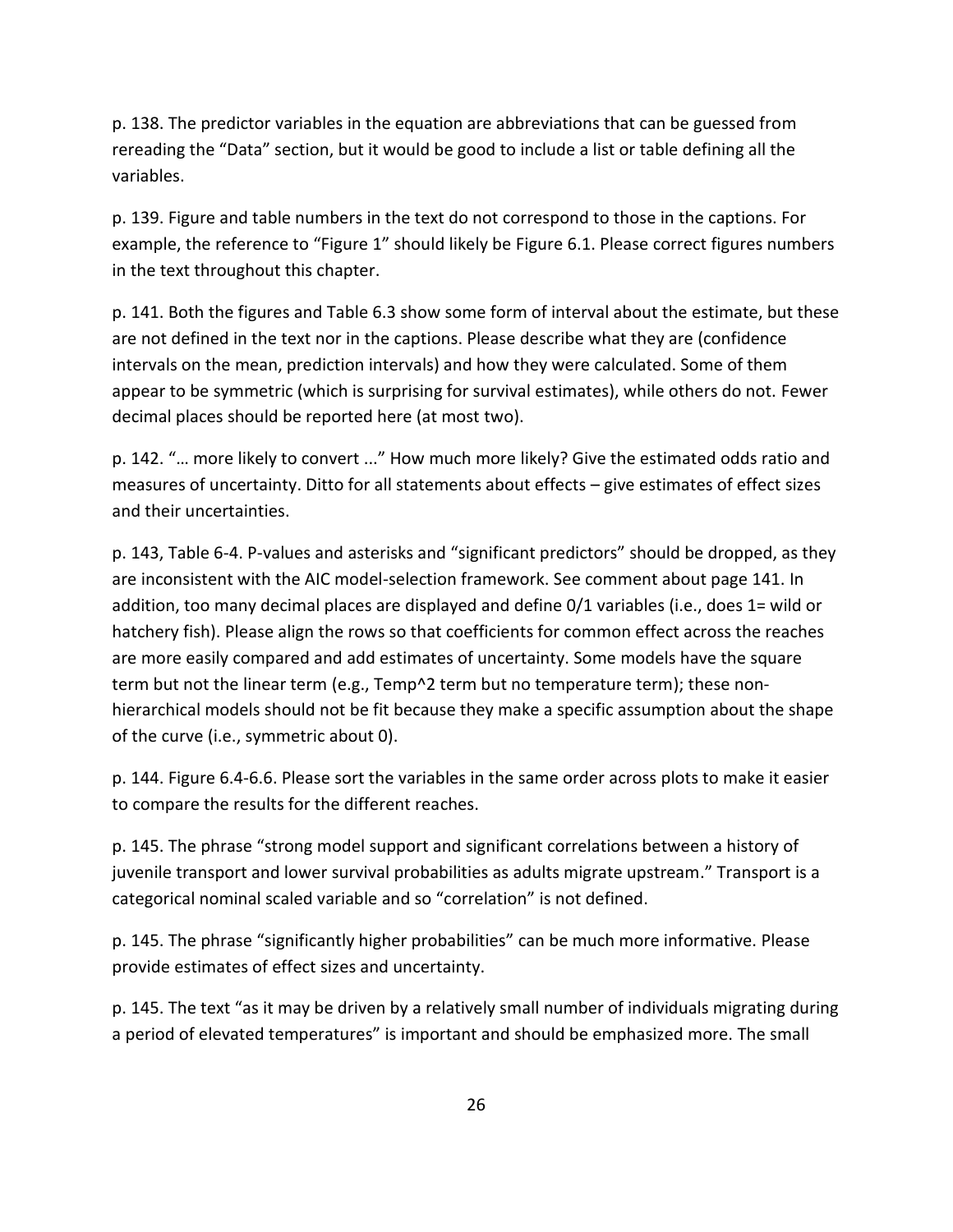number of individual migrating would not cause a "temperature effect" to be detected unless they all died. This is potentially an important finding.

p. 146. Check the results for harvest. This is quite unusual for a variable to appear in the top models and then have an effect size the includes the value of 0.

# <span id="page-28-0"></span>**IV.7. Comments on Appendix A: Survivals (SR), SAR by Study Category, TIR, and D for Snake River Hatchery and Wild Spring/Summer Chinook Salmon, Steelhead, Sockeye, and Fall Chinook**

This is an update of the appendix from previous years.

The presentation of the results graphically suggests it might be interesting to look for crossstock patterns of coherence and dissonance. Are good years good for several stocks (synchronous)? This is done in the text, for example, p.99 "Wild steelhead SARs from the mid-Columbia River populations … correlated (average r = 0.76) with wild steelhead SARs from the Snake River. Common among these populations (as well as Chinook Salmon PIT tag groups in other regions), SARs were high in 2008 and low in 2011 and 2015." But it is difficult to go through the chapter and extract all of the necessary information. We suggest that these interstock comparisons be extracted to a separate section with some good graphics (e.g. a scatter plot matrix comparing all the stocks) to make it easier for the reader to review and understand. Additional contextual information can be added, i.e. in the above statement, was there anything special about the system in 2008, 2011, and 2015.

The 90% confidence limits look very small in some cases (stock-year) and quite wide in other cases. What are the causes of this; is it simply sample size?

A summary table showing for each species the different variables, years, and stocks would be helpful at the start of the results section. Maybe a time-line plot also to show how much they overlap in time. This could also go into the main body of the CSS.

p.8. Figure A.1 is very helpful. Thank you.

It would be good to include the steps of the calculations and which calculated quantities are shown in figures.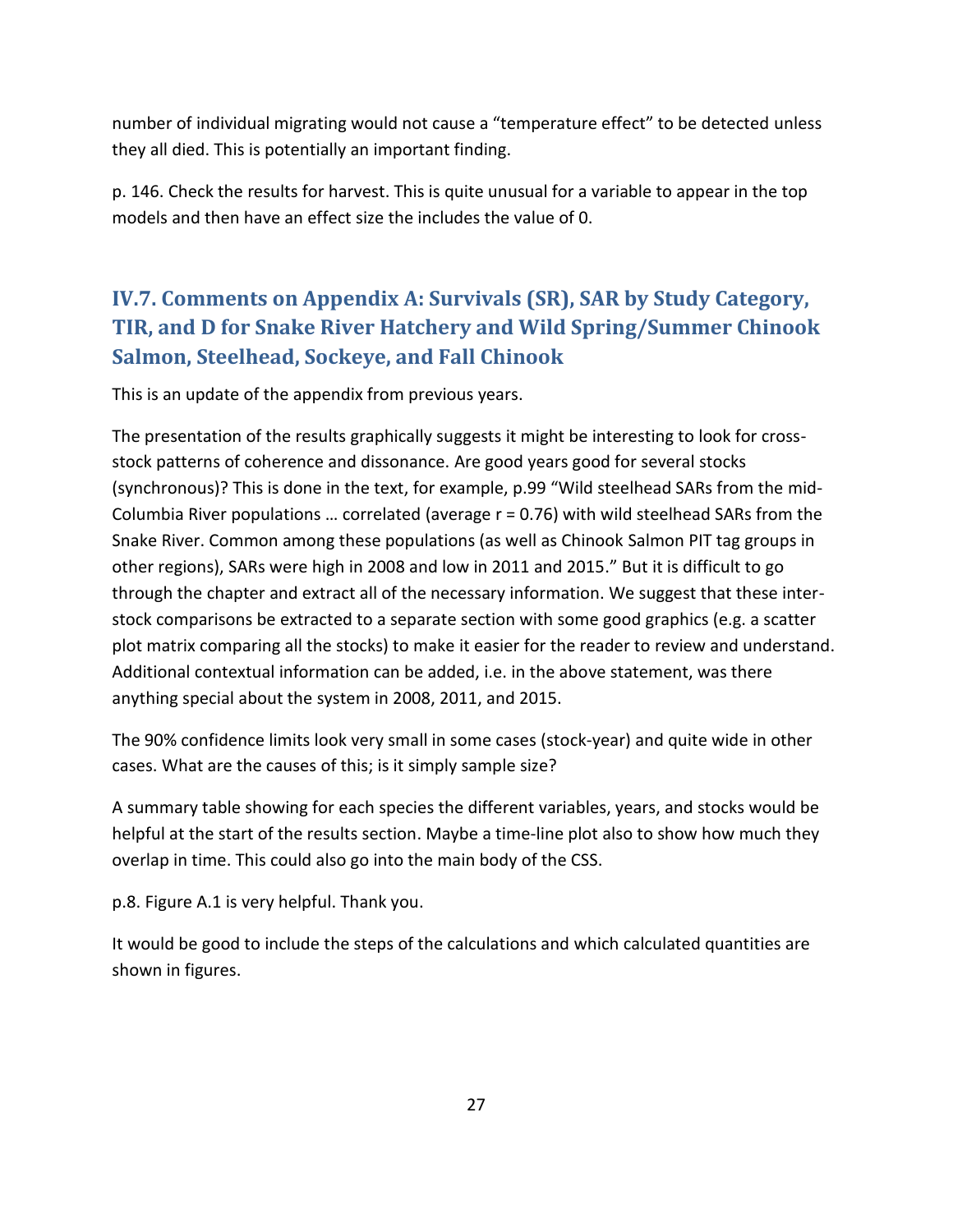# <span id="page-29-0"></span>**V. ISAB Appendix: Suggested Topics for Further Review 2011- 2019**

[ISAB 2020-1,](https://www.nwcouncil.org/reports/isab-review-chapter-2-comparative-survival-study-css-2019-annual-report) Review of the 2019 Annual Report's [Chapter 2,](https://www.fpc.org/documents/CSS/CRSO/CRSO-84.pdf) *Life Cycle Evaluations of Fish Passage Operations Alternatives from the Columbia River System Operations Environmental Impact Statement* (CRSO-EIS), pages 5-6:

- 1. Perform a sensitivity analysis to investigate the impact of climate change for potential future flow regimes.
- 2. Compare results between different types of flow years and include demographic and other stochasticity in the models so that year-to-year variation in the output measures is more reflective of the response from different operations.
- 3. Incorporate the relationship of individual fish characteristics—such as body size, body mass, and condition factor, and date of ocean entry—to survival. The current literature is confusing (e.g., Faulkner et al. 2019 vs the rejoinder in Appendix G of the 2019 CSS Annual Report). Collaborate on joint analyses and use a common data set to resolve this issue.

#### [ISAB 2019-2,](https://www.nwcouncil.org/reports/isab-review-comparative-survival-study-css-draft-2019-annual-report) pages 3-4:

- 1. Include information about the effects of mini-jacks on estimates of SARs and other relevant parameters.
- 2. Investigate implications of very low smolt-to-adult survivals (SARs) to hydrosystem operation alternatives and explore whether there is enough information to estimate how much improvements in habitat and other "controllable" aspects of the hydrosystem are needed to improve SARs.
- 3. Continue the work on the integrated life-cycle model looking at smolt-to-adult survival.
- 4. Continue to model adult salmon and steelhead upstream migration and consider adding information on individual covariates.
- 5. Consider ways to address the spatial and temporal aspects of the effect of TDG on survival.
- 6. Continue work on methods to estimate numbers of outgoing smolts at Bonneville.

#### [ISAB 2018-4,](https://www.nwcouncil.org/sites/default/files/ISAB%202018-4%20ReviewCSSdraft2018AnnualReport18Oct.pdf) pages 3-6:

- 1. Develop models for multiple populations that include combined and interactive effects.
- 2. Use the life-cycle models to investigate potential benefits on survival of management actions such as spill modification.
- 3. Expansion of ocean survival estimates to additional populations.
- 4. Include an analysis of mini-jacking and impact on SARs.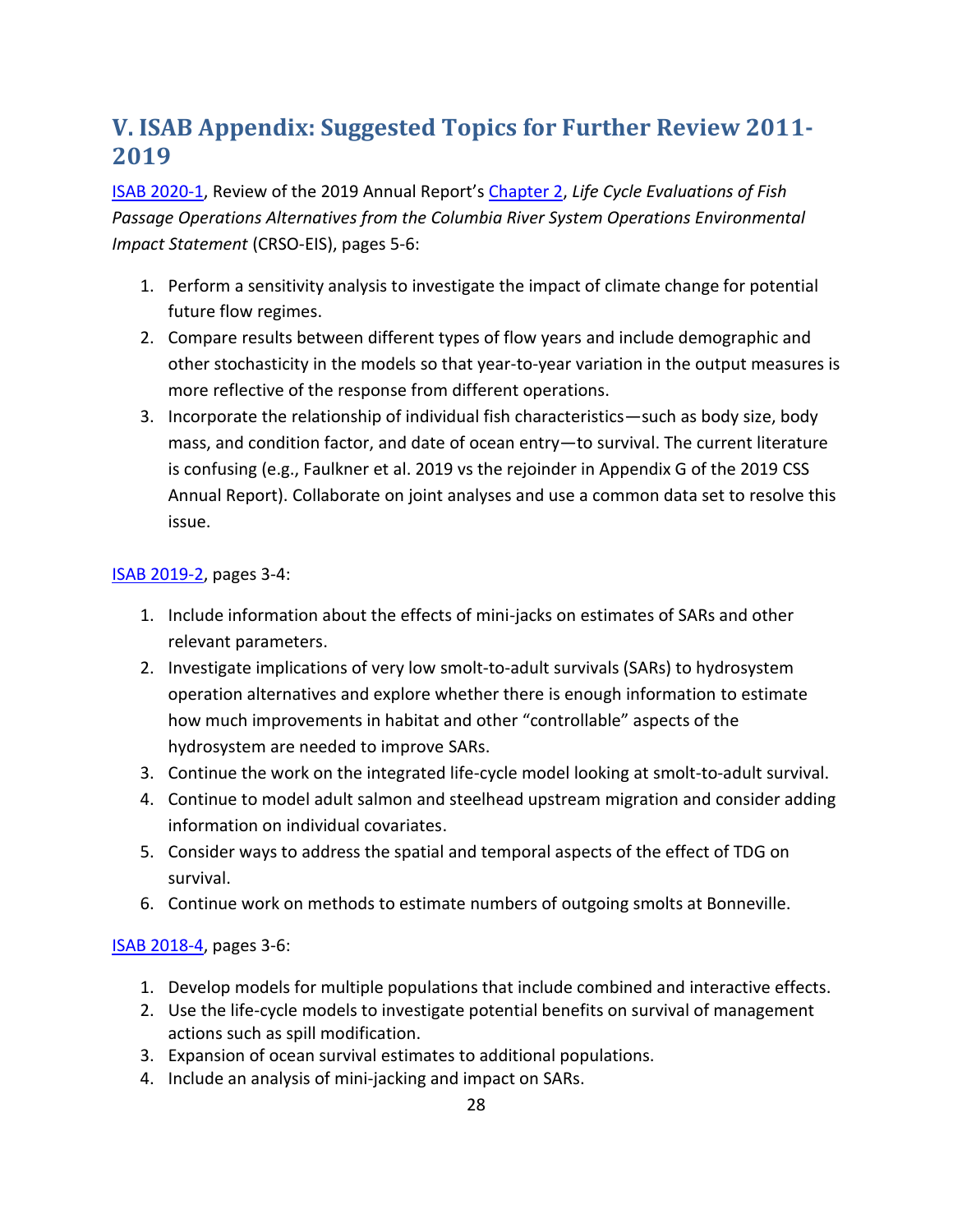- 5. Include a more in-depth analysis of the PIT/CWT tagging experiment.
- 6. Improve the model for estimating abundance of juveniles at Bonneville.

#### [ISAB 2017-2,](https://www.nwcouncil.org/fish-and-wildlife/fw-independent-advisory-committees/independent-scientific-advisory-board/review-of-comparative-survival-study-draft-2017-annual-report) pages 2-5:

- 1. Modeling flow, spill, and dam breach scenarios is very useful for policy makers. Consequently, it is important that all assumptions be clearly stated and that the results are robust to these assumptions. Work on testing assumptions was suggested.
- 2. Include other important processes in the life-cycle models such as compensatory responses and predator control programs
- 3. Elucidate reasons for shifts in the age distribution of returning spring/summer Chinook Salmon.
- 4. The graphical analysis of the impact of TDG could be improved using direct modeling to deal with potential confounding effects of spill, flow, TDG, and temperature.
- 5. The (new) modeling of adult survival upstream of Bonneville should be continued and improved to identify the limiting factors to adult returns.
- 6. The CSS report is a mature product and the authors are very familiar with the key assumptions made and the impact of violating the assumptions. These should be collected together in a table for each chapter to make it clearer to the readers of the report.

#### [ISAB 2016-2,](http://www.nwcouncil.org/fw/isab/isab2016-2) pages 5-6:

- 1. Use variable flow conditions to study the impact of flow/spill modifications under future climate change, and examine correlations between Pacific Decadal Oscillations (PDOs) and flows.
- 2. Examine impact of restricted sizes of fish tagged and describe limitations to studies related to types/sizes of fish tagged
- 3. Modify life-cycle model to evaluate compensatory response to predation.
- 4. Comparison of CSS and NOAA in-river survival estimates.
- 5. Examine factors leading to spring/summer Chinook Salmon declines of four and fiveyear olds and increases in three-year olds.

#### [ISAB 2015-2,](http://www.nwcouncil.org/fw/isab/isab2015-2/) pages 4-5:

- 1. Use SAR data to examine both intra- and interspecific density dependence during the smolt out migration and early marine periods
- 2. Propose actions to improve SARs to pre-1970s levels
- 3. Explore additional potential relations between SARs and climate and ocean conditions
- 4. Consider ways to explore the variability of inter-cohort response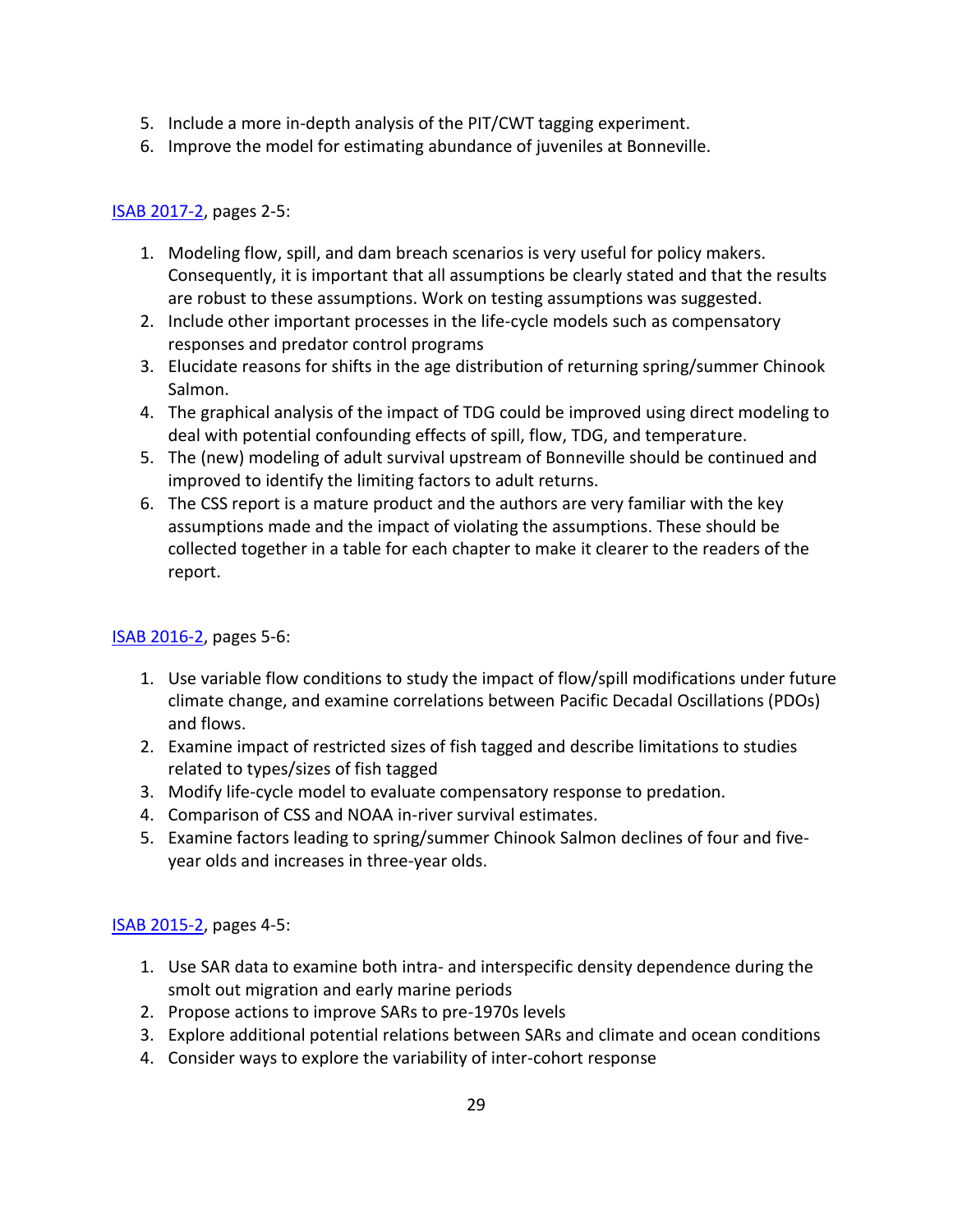#### [ISAB 2014-5,](http://www.nwcouncil.org/fw/isab/isab2014-5) pages 2-3:

- 1. Hypotheses on mechanisms regulating smolt-to-adult return rates (SARs) [update from 2013 review]
- 2. Life-cycle modeling questions and Fish and Wildlife Program SAR objectives [update from 2014 review]
- 3. New PIT/CWT study

#### [ISAB 2013-4,](http://www.nwcouncil.org/fw/isab/isab2013-4) page 1:

- 1. Hypotheses on mechanisms regulating smolt-to-adult survivals (SARs)
- 2. Life-cycle modeling questions and Fish and Wildlife Program SAR objectives
- 3. Data gaps
- 4. Rationalization of CSS's Passive Integrated Transponder (PIT)-tagging
- 5. Publication of a synthesis and critical review of CSS results

#### [ISAB 2012-7,](https://www.nwcouncil.org/fish-and-wildlife/fw-independent-advisory-committees/independent-scientific-advisory-board/review-of-the-comparative-survival-studys-draft-2012-annual-report) pages 2-3:

- 1. Evaluate if the NPCC's 2-6% SAR goals and objectives are sufficient to meet salmonid species conservation, restoration, and harvest goals
- 2. Development of technology to improve PIT-tag recovery in the estuary
- 3. Review estimation methods for smolt survival below Bonneville Dam through the Columbia River estuary using PIT-tags, acoustic tags, and other methods
- 4. Examine measurement error in SAR estimates associated with PIT-tags

#### [ISAB 2011-5,](https://www.nwcouncil.org/sites/default/files/isab2011_5.pdf) page 2:

- 1. Influence of mini-jacks on SARs
- 2. Effects that differential harvest could have on the interpretation of hydropower, hatchery, and habitat evaluations
- 3. Extent to which PIT-tag shedding and tag-induced mortality varies with species, size of fish at tagging, tagging personnel, and time after tagging